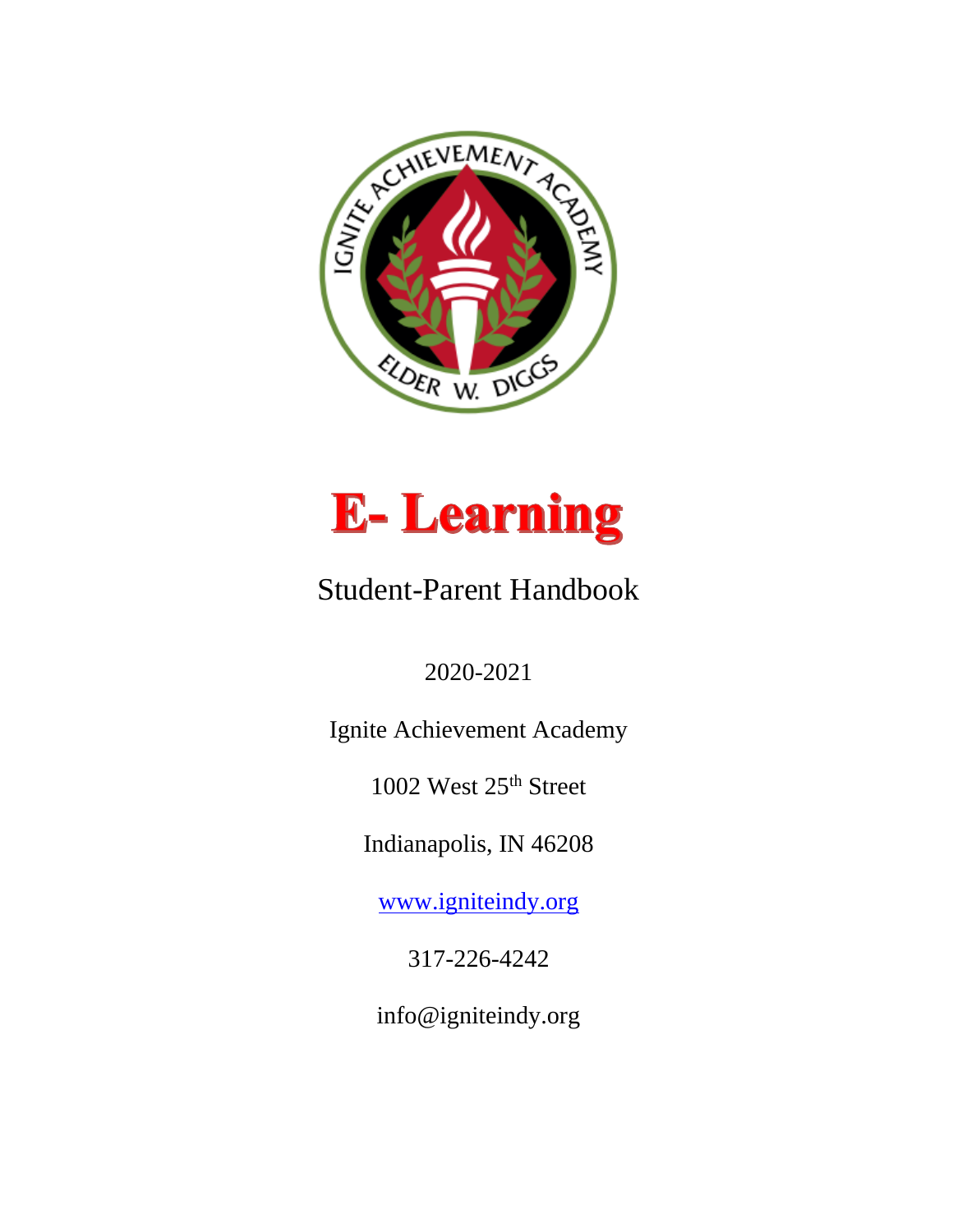

# **Contents**

| PARENT/GUARDIAN RESPONSIBILITIES FOR STUDENTS WITH MOBILE DEVICES (GRADES K-6) 5 |  |
|----------------------------------------------------------------------------------|--|
|                                                                                  |  |
|                                                                                  |  |
|                                                                                  |  |
|                                                                                  |  |
|                                                                                  |  |
|                                                                                  |  |
|                                                                                  |  |
|                                                                                  |  |
|                                                                                  |  |
|                                                                                  |  |
|                                                                                  |  |
|                                                                                  |  |
|                                                                                  |  |
|                                                                                  |  |
|                                                                                  |  |
|                                                                                  |  |
|                                                                                  |  |
|                                                                                  |  |
|                                                                                  |  |
|                                                                                  |  |
|                                                                                  |  |
|                                                                                  |  |
|                                                                                  |  |
|                                                                                  |  |
|                                                                                  |  |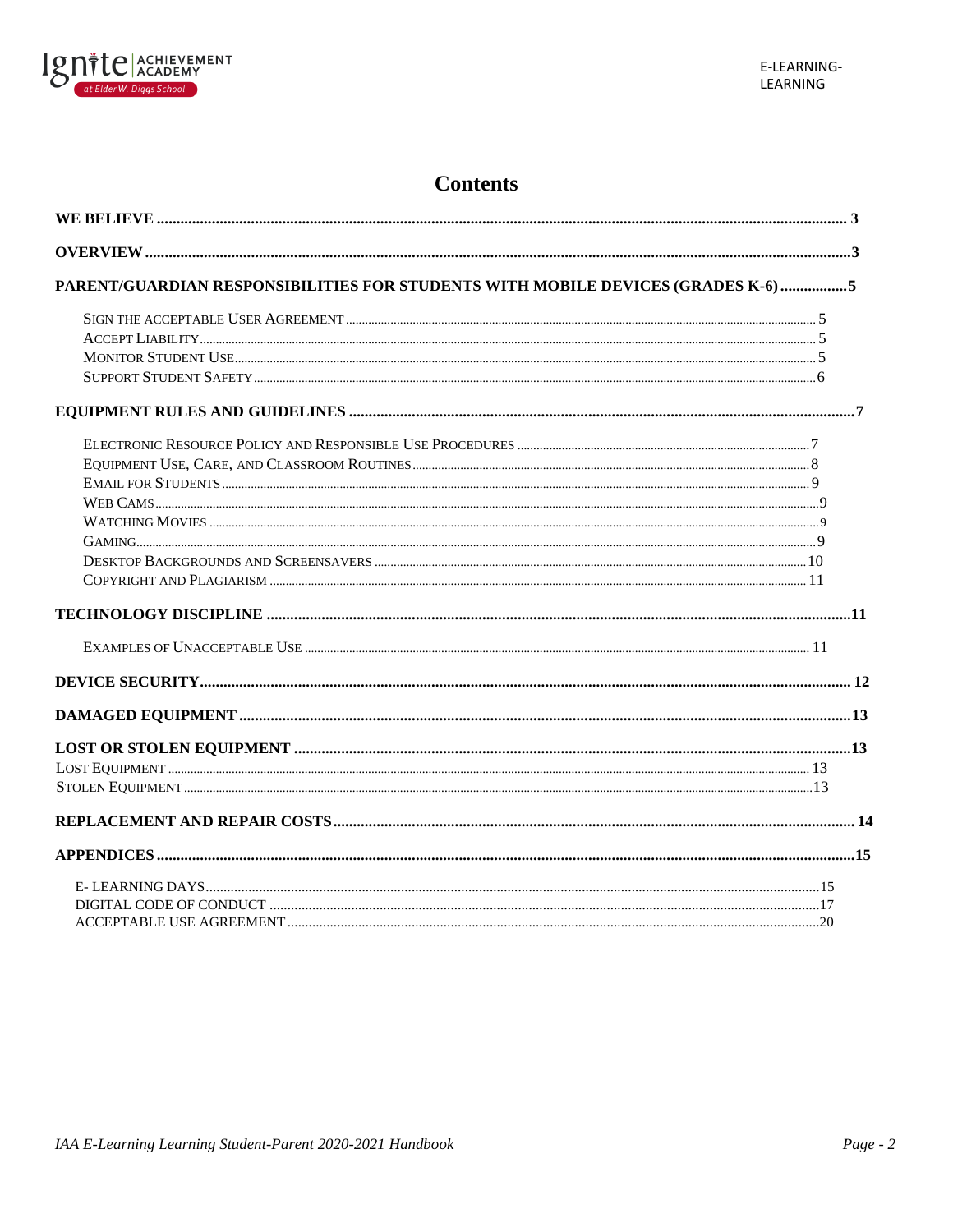

# <span id="page-2-0"></span>**We Believe**

- Technology touches almost every part of our lives.
- Technology in the hands of every student can serve as an equalizer, providing all students with access to information and tools that empower them as learners.
- Technology in the hands of every student can increase student engagement and thus student performance, satisfaction, and interest in school.
- Technology in the hands of every student can change the way teachers teach, offering educators effective ways to reach different types of learners and assess student understanding through multiple means.
- Technology in the hands of every student can better equip the workers of tomorrow to investigate and solve realworld challenges similar to those they will experience in the workplace.
- Technology in the hands of every student is one of the largest paradigm shifts in teaching and learning to be experienced by today's educators.
- Effective implementation of a plan to place technology in the hands of every student requires careful planning with a large emphasis on professional development for teachers as they begin their journey down the road to personalized learning in a 1:1 environment.
- Technology infrastructure must be designed and implemented in a manner to allow the seamless implementation of an environment where personalized learning thrives in the Ignite Achievement Academy classrooms.

# <span id="page-2-1"></span>**Overview**

Ignite Achievement Academy views the use of digital resources as central to the delivery of its educational program and expects that all students will use digital resources as an essential part of their learning experiences. It is the policy of Ignite Achievement Academy to maintain an environment that promotes ethical and responsible conduct in all digital resource activities. With this privilege and extraordinary opportunity to explore resources come responsibilities for the parent and for the student.

During student registration and each subsequent yearly update, you are given the opportunity to view the Acceptable Use Agreement and during these processes you acknowledge that you understand and accept the information in this document.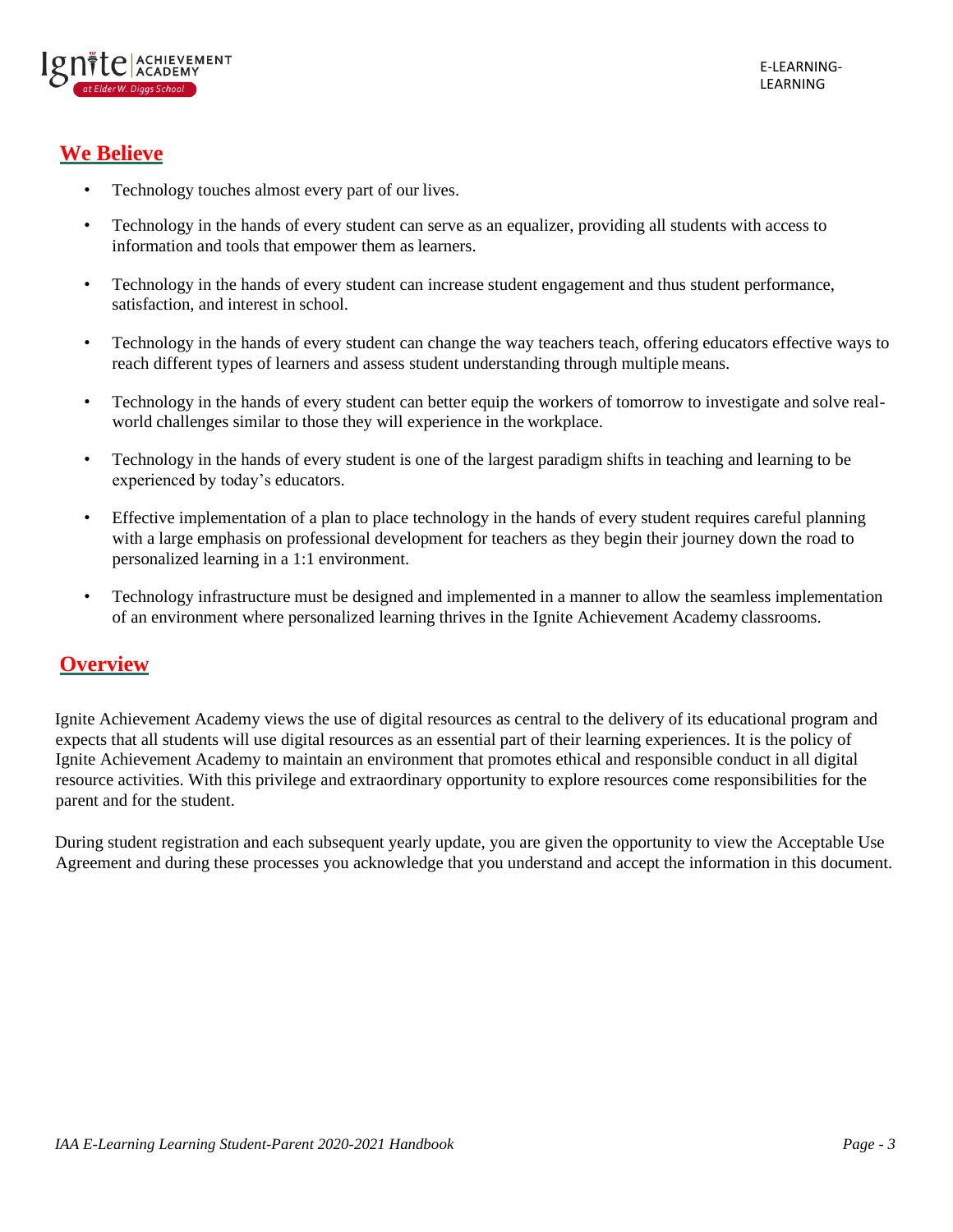

Ignite Achievement Academy students and families must understand that:

- 1. All students are allowed access to digital resources unless the school is notified in writing by the parent/guardian.
- 2. All users of the school network and equipment must always comply with Ignite Achievement Academy's policies.
- 3. Laptops, iPads and all technology equipment associated with the device are on loan to students and remainthe property of Ignite Achievement Academy.
- 4. All users are accountable to all school, district, local, state, and federal laws.
- 5. All use of the technology equipment and network must support education.
- 6. Students and families must follow all guidelines set forth in this document and by schoolstaff.
- 7. All rules and guidelines are in effect before, during, and after school hours for all school laptops, iPads and technology equipment whether on or off the school campus.
- 8. All files stored on school equipment or on the network are property of the school and may be subject for reviewing and monitoring.
- 9. The term "equipment" or "technology" refers to laptops, iPads, batteries, power cord/chargers and bag/cases/covers. Each piece of equipment is issued as an educational resource. The conditions surrounding this equipment can be equated to those of a textbook or a school issued calculator.
- 10. Students are expected to keep the equipment in good condition. Failure to do so will result in bills for repairor replacement.
- 11. Students are expected to report any damage to their device as soon as possible. This means no later than the next school day.
- 12. Students who identify or know about a security problem are expected to convey the details to their teacher without discussing it with other students.
- 13. Students are expected to notify a staff member immediately if they come across information, images, or messages that are inappropriate, dangerous, threatening, or make them feel uncomfortable.
- 14. All users are expected to follow existing copyright laws and educational fair use policies.
- 15. Students may only log in under their assigned Ignite Achievement Academy username. Students will not share their password with other students at any time.
- 16. Students may not loan equipment to any other person for any reason as students are held financially responsible for any loss of components.
- 17. Any failure to comply with the rules as outlined in this handbook may result in disciplinary action. Ignite Achievement Academy may remove a user's access to the network without notice at any time if the user is engaged in any unauthorized activity.
- 18. Ignite Achievement Academy reserves the right to confiscate the equipment at any time.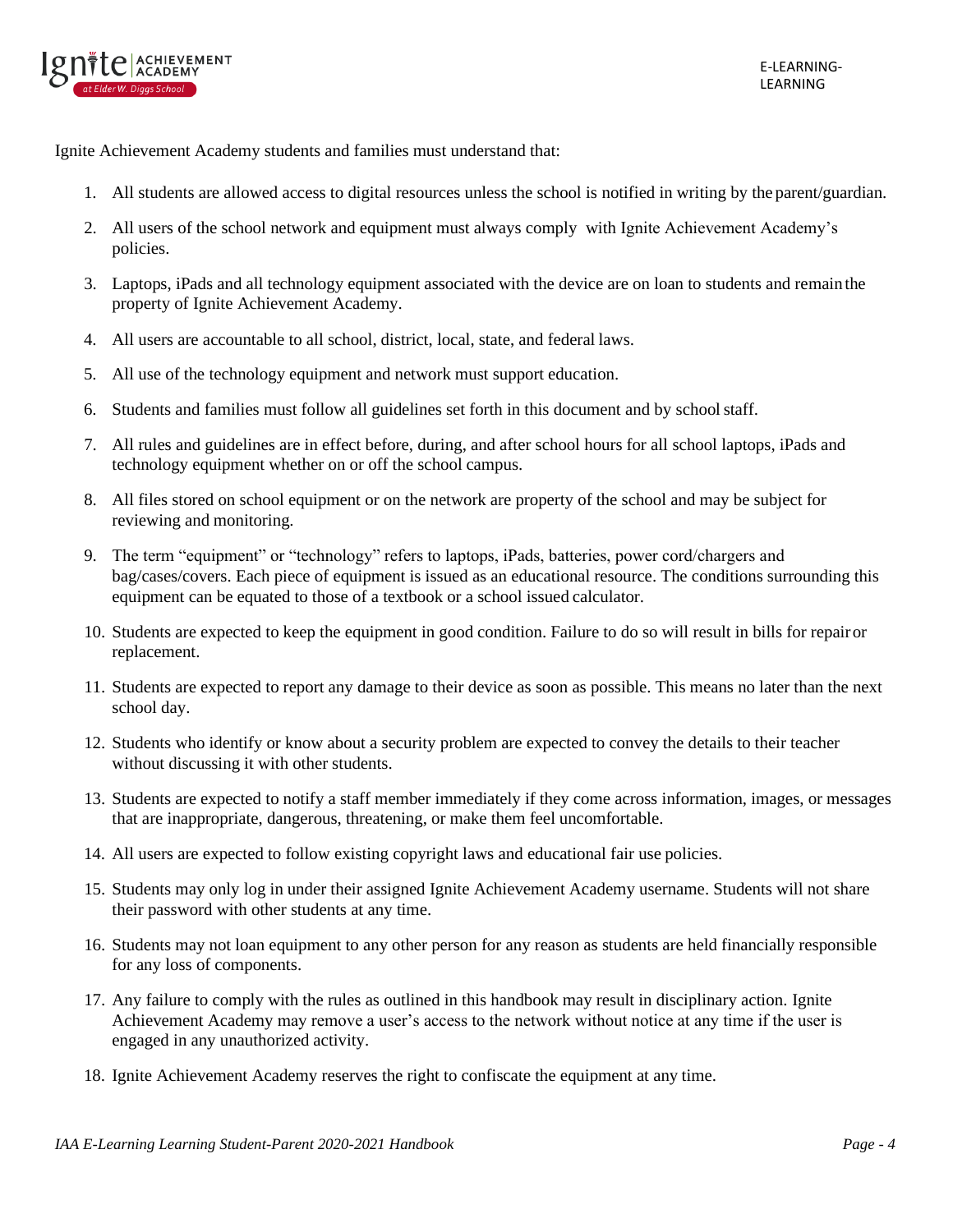

# <span id="page-4-0"></span>**Parent/Guardian Responsibilities for Students with Electronic Devices (Grades K-6)**

Elizabeth Public School District makes every effort to equip parents/guardians with the necessary tools and information to ensure safe use of the laptops in the home. There are several responsibilities assumed by the parent/guardian. These are outlined below.

#### **Sign the Student/Parent Acceptable User Agreement**

| <b>Parent/Guardian</b> | For students to be issued a laptop, a student and his/her parent/guardian must                  |  |
|------------------------|-------------------------------------------------------------------------------------------------|--|
| <b>Responsibility</b>  | acknowledge acceptance of the <b>Acceptable Use for Technology</b> - <b>Electronic Device</b> . |  |
|                        | A student will not be issued a laptop until the agreement has been accepted and a hard          |  |
|                        | copy has been signed by both parent and student and returned to the school.                     |  |

### **Accept Liability**

| Parent/Guardian<br><b>Responsibility</b> | The parent/guardian/student are responsible for the cost of repair or replacement at the<br>date of loss if the property is:<br>Not returned<br>Intentionally damaged<br>Damaged because of negligence |  |
|------------------------------------------|--------------------------------------------------------------------------------------------------------------------------------------------------------------------------------------------------------|--|
|                                          | Lost or stolen devices must be reported to school and/or police immediately. In cases<br>involving theft a police report will be required.                                                             |  |
| <b>Monitor Student Use</b>               |                                                                                                                                                                                                        |  |
| Parent/Guardian<br><b>Responsibility</b> | The parent/guardian must agree to monitor student use at home and away<br>from school. The best way to keep students safe and on-task is to have a                                                     |  |

parent/guardian present and involved.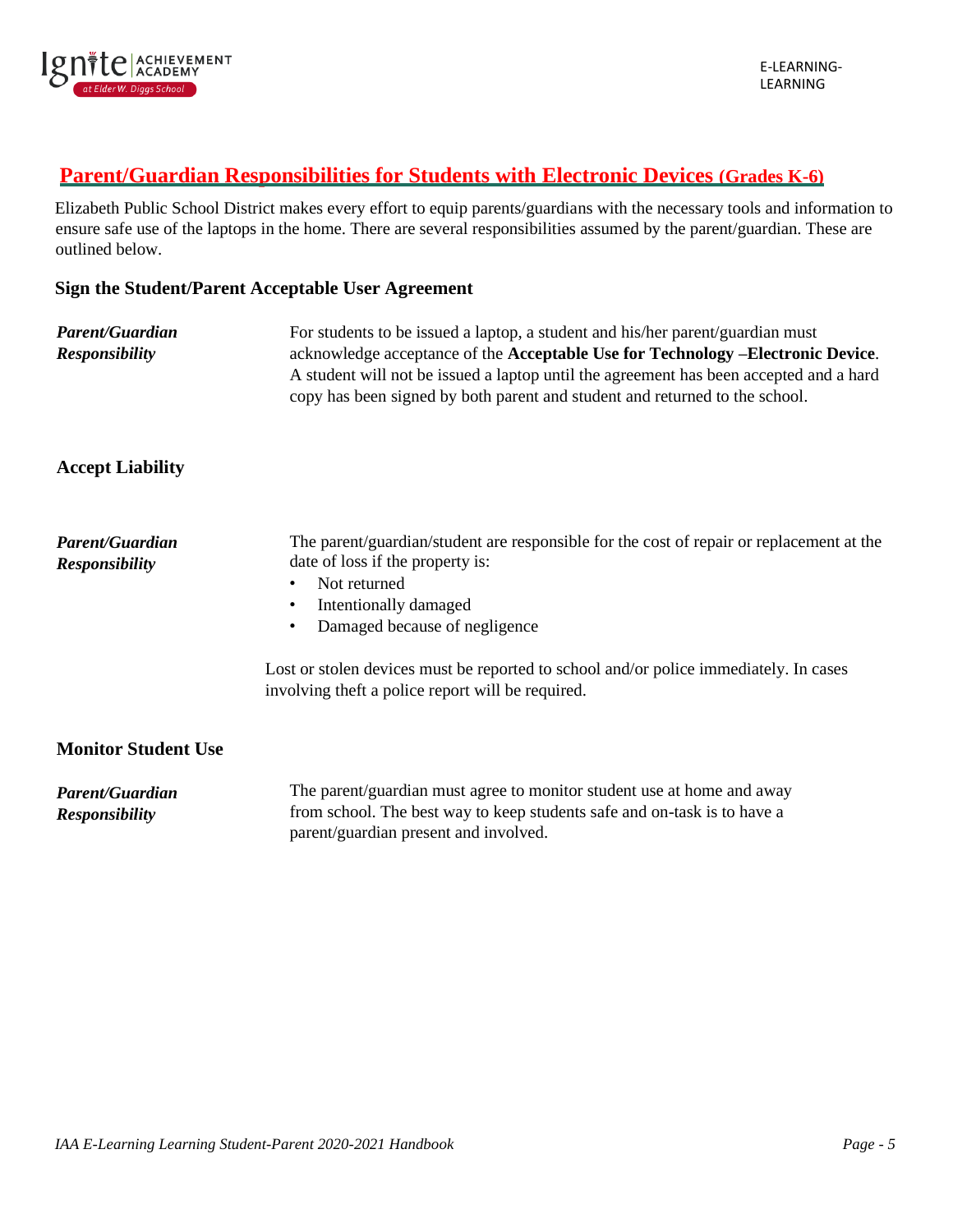

<span id="page-5-0"></span>

| <b>Suggestions</b>                              | Investigate and apply parental controls available through your internet service<br>provider and/or your wireless router (if applicable)<br>Develop a set of rules/expectations for internet use at home. Some websites provide<br>$\bullet$<br>parent/child agreements for you to sign.<br>Only allow internet use in common rooms of the home (e.g. living room or kitchen)<br>$\bullet$<br>and not in bedrooms. Demonstrate a genuine interest in what your student is doing<br>while online. Ask questions and request that they show you his or her work often. |
|-------------------------------------------------|---------------------------------------------------------------------------------------------------------------------------------------------------------------------------------------------------------------------------------------------------------------------------------------------------------------------------------------------------------------------------------------------------------------------------------------------------------------------------------------------------------------------------------------------------------------------|
| <b>Support Student Safety</b>                   |                                                                                                                                                                                                                                                                                                                                                                                                                                                                                                                                                                     |
| <b>Shared Responsibility</b>                    | For schools and parents/guardians alike, student safety is always a high priority. The<br>precautions described in this section are intended to help students be safe on the path to<br>and from school. Student safety always comes first.<br>If someone demands your laptop or iPad, give it to the person. Report the incident<br>$\bullet$<br>immediately.                                                                                                                                                                                                      |
| <b>Parent/Guardian</b><br><b>Responsibility</b> | The parent/guardian must agree to monitor student use at home and away<br>from school. The best way to keep students safe and on-task is to have a<br>parent/guardian present and involved.                                                                                                                                                                                                                                                                                                                                                                         |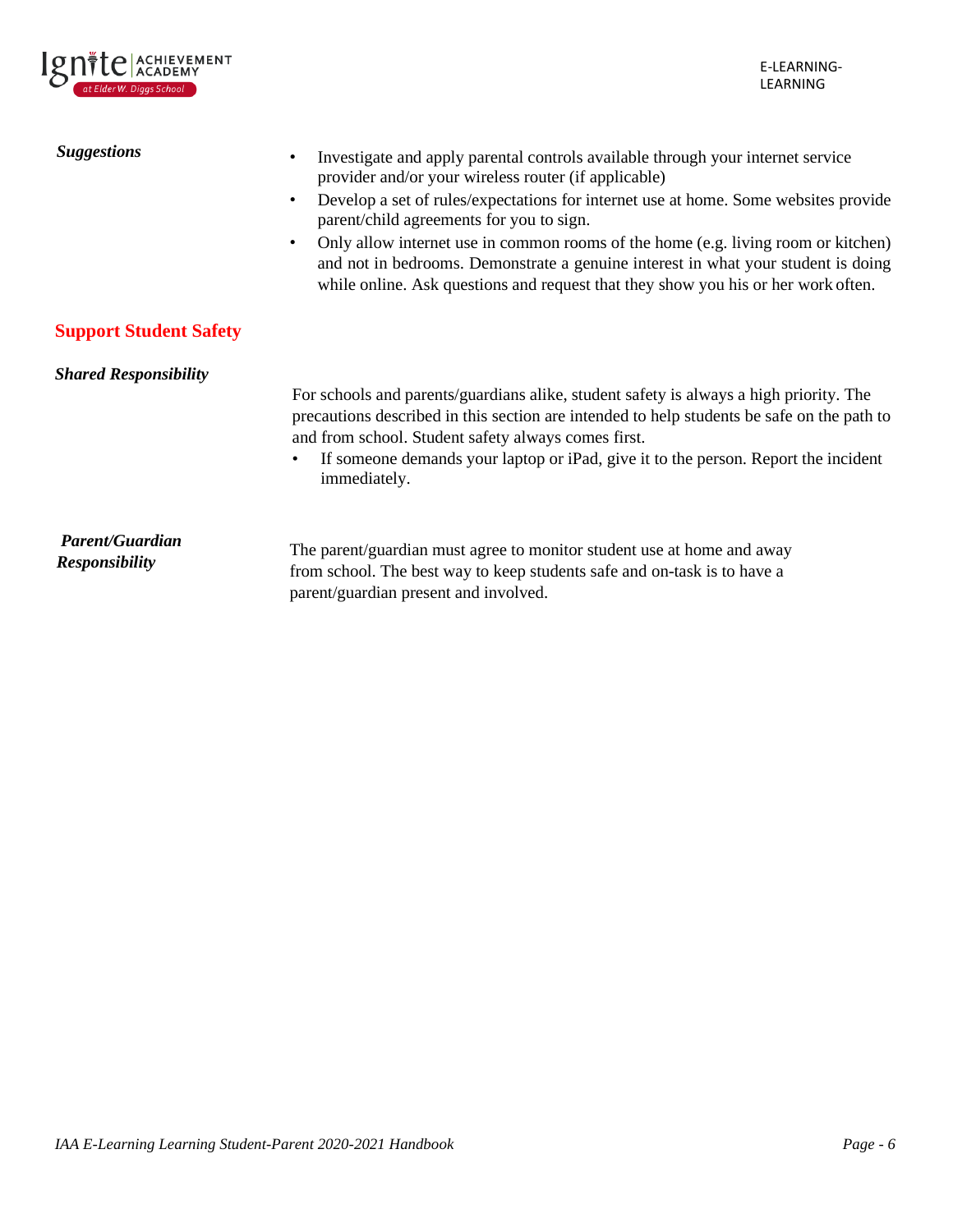

## <span id="page-6-0"></span>**Equipment Rules and Guidelines**

The rules and regulations are provided here so that students and parents/guardians are aware of the responsibilities that students accept when they use school-owned technology equipment. In general, this requires efficient, ethical and legal utilization of all technology resources. *Violations of these rules and guidelines will result in disciplinary action* as per our student handbook.

Students will receive laptop and/or iPad-related training at school during the first weeks of school. Below you will find a summary of the main points of each training topic.

### <span id="page-6-1"></span>**Electronic Resource Policy and Responsible Use Procedures**

| <b>General Guidelines</b>                                | All use of technology must:<br>Support learning<br>$\bullet$<br>Follow local, state, and federal laws<br>$\bullet$<br>Be school appropriate<br>$\bullet$                                                                                                                                      |
|----------------------------------------------------------|-----------------------------------------------------------------------------------------------------------------------------------------------------------------------------------------------------------------------------------------------------------------------------------------------|
| <b>Security Reminders</b>                                | Do not share logins or passwords<br>$\bullet$<br>Exception: students are asked to share passwords with parents or guardians<br>Do not develop programs to harass others, hack, bring in viruses, or change others'<br>$\bullet$<br>files<br>Follow Internet safety guidelines<br>٠            |
| <b>Activities Requiring Teacher</b><br><b>Permission</b> | Using equipment during class<br>$\bullet$<br>Using headphones in class<br>$\bullet$                                                                                                                                                                                                           |
| <b>Inappropriate Content</b>                             | All files must be school appropriate. Inappropriate materials include explicit or implicit<br>references to:<br>Alcohol, tobacco or drugs<br>٠<br>Gangs<br>$\bullet$<br>Obscene language or nudity<br>٠<br>Bullying or harassment<br>٠<br>Discriminatory or prejudicial behavior<br>$\bullet$ |
| <b>Thumb Drives</b>                                      | All district rules and guidelines apply to any thumb drive plugged in<br>to district equipment                                                                                                                                                                                                |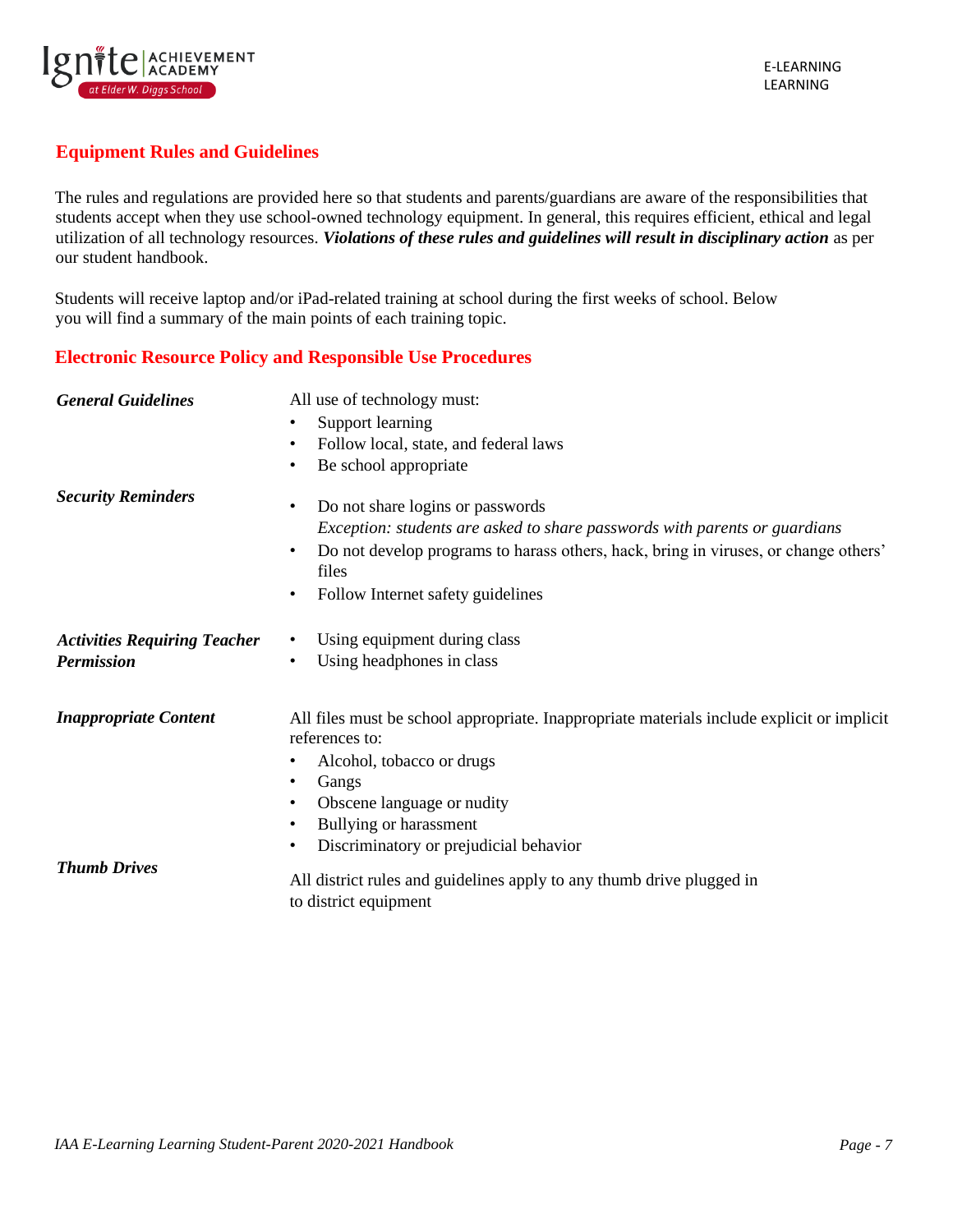

# <span id="page-7-0"></span>**Equipment Use, Care, and Classroom Routines**

| <b>Hallways</b>                       | Keep your laptop or iPad in the district designated protective case or cover at all<br>times.                                                                                                                                                                                                                                                                                                                                                   |
|---------------------------------------|-------------------------------------------------------------------------------------------------------------------------------------------------------------------------------------------------------------------------------------------------------------------------------------------------------------------------------------------------------------------------------------------------------------------------------------------------|
|                                       | Always use two hands to carry the device.<br>$\bullet$                                                                                                                                                                                                                                                                                                                                                                                          |
|                                       | Never leave the laptop or iPad unattended for any reason.<br>$\bullet$                                                                                                                                                                                                                                                                                                                                                                          |
| <b>Classroom Habits</b>               | Ensure that the laptop or iPad is resting securely on the desktop.<br>$\bullet$<br>Never place your laptop or iPad on the floor.<br>$\bullet$                                                                                                                                                                                                                                                                                                   |
|                                       | Close the lid of the laptop before standing up.<br>$\bullet$                                                                                                                                                                                                                                                                                                                                                                                    |
|                                       | Never leave your laptop or iPad unattended unless you have your teacher's<br>٠<br>permission to do so. If you walk away from your device, lock the screen before<br>walking away.                                                                                                                                                                                                                                                               |
|                                       | Follow all directions given by the teacher. Failure to follow district policies and<br>$\bullet$<br>teacher instructions could result in disciplinary action.                                                                                                                                                                                                                                                                                   |
| Care of laptop<br>or iPad at school   | The laptop or iPad stays in the protective cover at all times.<br>The power cord/charger should always be available if/when needed.<br>$\bullet$<br>Charge the laptop or iPad fully at the end of each day. For devices that are not taken<br>$\bullet$                                                                                                                                                                                         |
|                                       | home, the student is responsible for ensuring that the power cord is connected to the<br>device in the cart so that it will be charged for the next day.<br>Store the device on a desk or table. Books and/or binders should never be placed on<br>$\bullet$<br>top of a laptop or iPad. If the laptop or iPad is not in use, it should either be stored<br>on top of a desk/table or in the rack under a student desk. A laptop or iPad should |
|                                       | never be on the floor!<br>A laptop or iPad should never be open if a student is consuming food or drink.                                                                                                                                                                                                                                                                                                                                        |
|                                       |                                                                                                                                                                                                                                                                                                                                                                                                                                                 |
| Care of laptop                        | The laptop or iPad stays in the protective cover at all times.                                                                                                                                                                                                                                                                                                                                                                                  |
| or iPad at home                       | • Provide the same care with the laptop as you would in the<br>building.                                                                                                                                                                                                                                                                                                                                                                        |
|                                       | Charge the laptop or iPad fully each night.                                                                                                                                                                                                                                                                                                                                                                                                     |
| <b>Traveling to and from</b>          | Store the laptop or iPad on a desk or table - never on the floor!                                                                                                                                                                                                                                                                                                                                                                               |
| <b>School</b>                         | Protect the laptop or iPad from: o Extreme heat or cold. o Food and drinks. o<br>$\bullet$<br>Small children, o Pets.                                                                                                                                                                                                                                                                                                                           |
| Use the laptop or<br>$\bullet$        |                                                                                                                                                                                                                                                                                                                                                                                                                                                 |
| iPad in a common<br>room of the home. | Completely shut down the laptop or iPad before traveling.<br>Do not leave the laptop or iPad in a vehicle.                                                                                                                                                                                                                                                                                                                                      |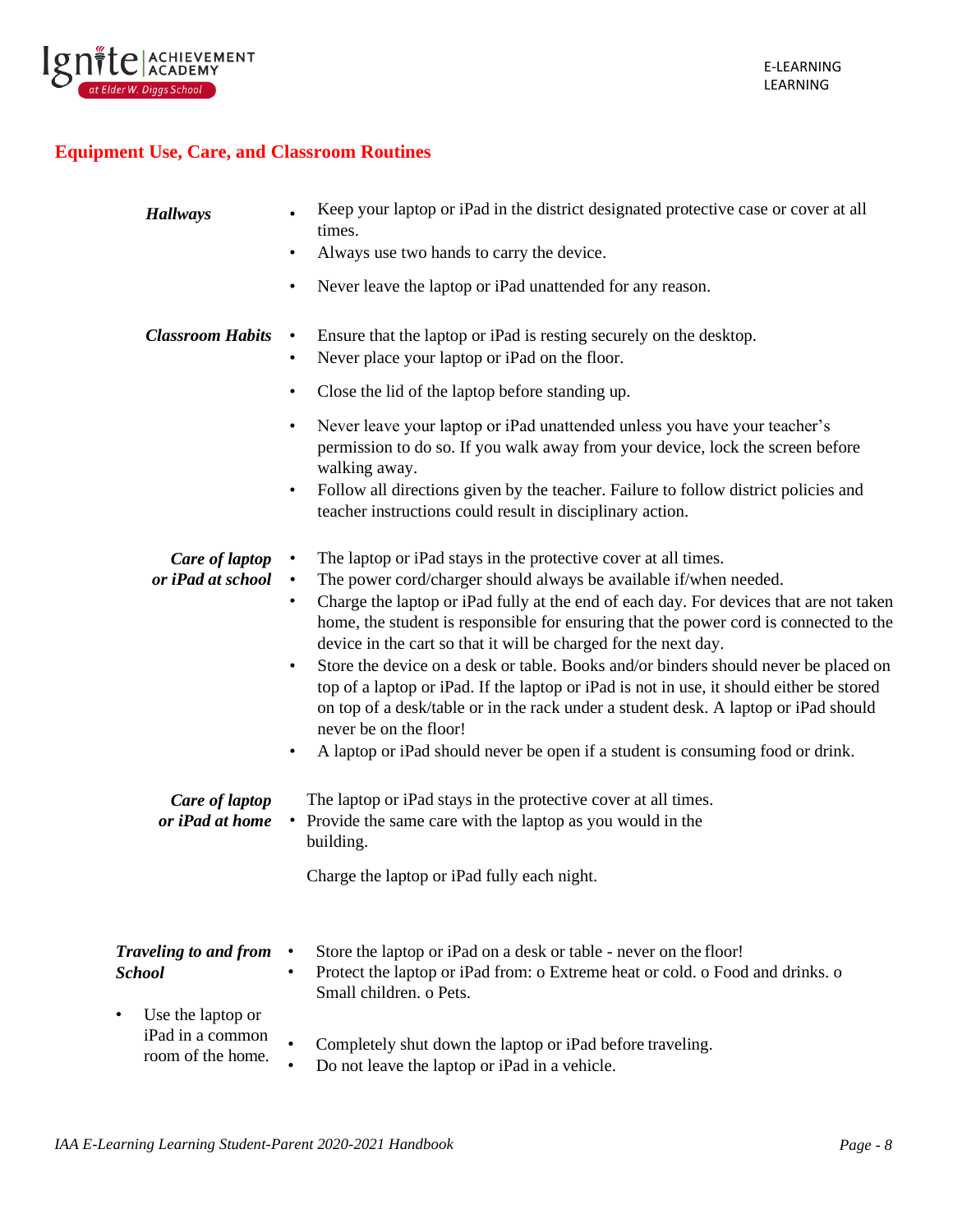E-LEARNING LEARNING

| If ever in a<br>$\bullet$<br>situation when<br>someone is<br>threatening you<br>for your laptop, | give it to them and tell a staff member as soon as you arrive at school.<br>Ignite Achievement Academy will work in cooperation with the local law<br>enforcement officials if a device is reported stolen.                                                                                                                                                                                                                                                                                                                                                                                                                             |  |
|--------------------------------------------------------------------------------------------------|-----------------------------------------------------------------------------------------------------------------------------------------------------------------------------------------------------------------------------------------------------------------------------------------------------------------------------------------------------------------------------------------------------------------------------------------------------------------------------------------------------------------------------------------------------------------------------------------------------------------------------------------|--|
| <b>Prohibited Actions</b>                                                                        | Students are prohibited from:<br>Putting stickers or additional markings on the laptop or iPads, bag/cases, batteries,<br>or power cord/chargers.<br>Defacing district issued equipment in any way. This includes but is not limited to<br>$\bullet$<br>marking, painting, drawing or marring any surface of the laptop or iPads.<br>The protective cover for the laptop or iPad should never be removed, for any<br>$\bullet$<br>reason, as doing so will lead to damage to the device for which you will be<br>responsible.                                                                                                           |  |
| <b>Email for Students</b>                                                                        |                                                                                                                                                                                                                                                                                                                                                                                                                                                                                                                                                                                                                                         |  |
| <b>Purpose</b>                                                                                   | All students are issued an email account. Email allows students to safely and<br>effectively communicate and collaborate with district staff and classmates,<br>giving them an authentic purpose for writing.                                                                                                                                                                                                                                                                                                                                                                                                                           |  |
|                                                                                                  | The effective use of email is:<br>A 21 <sup>st</sup> Century communication tool.<br>Used in careers and higher education settings.<br>$\bullet$                                                                                                                                                                                                                                                                                                                                                                                                                                                                                         |  |
| <b>Guidelines</b><br><b>And Reminders</b>                                                        | Email should be used for educational purposes only.<br>Email transmissions are monitored by the school to ensure appropriate use. This<br>$\bullet$<br>means that administrators and teachers may check students' email and will be<br>alerted to any inappropriate content.<br>All email and its/their contents are property of the school.<br>$\bullet$<br>Email should only be used by the authorized owner of the account.<br>$\bullet$<br>Students should protect their passwords at all times. Any suspected breach of a<br>$\bullet$<br>student's assigned Ignite Achievement Academy account should be reported<br>immediately. |  |
| <b>Unacceptable Use</b><br><b>Examples</b>                                                       | Non-education related forwards (e.g. jokes, chain letters, images, etc.).<br>Harassment, profanity, obscenity, racist terms.<br>$\bullet$<br>Cyber-bullying, hate mail, discriminatory remarks.<br>$\bullet$<br>Email for individual profit or gain, advertisement, or political activities.<br>٠                                                                                                                                                                                                                                                                                                                                       |  |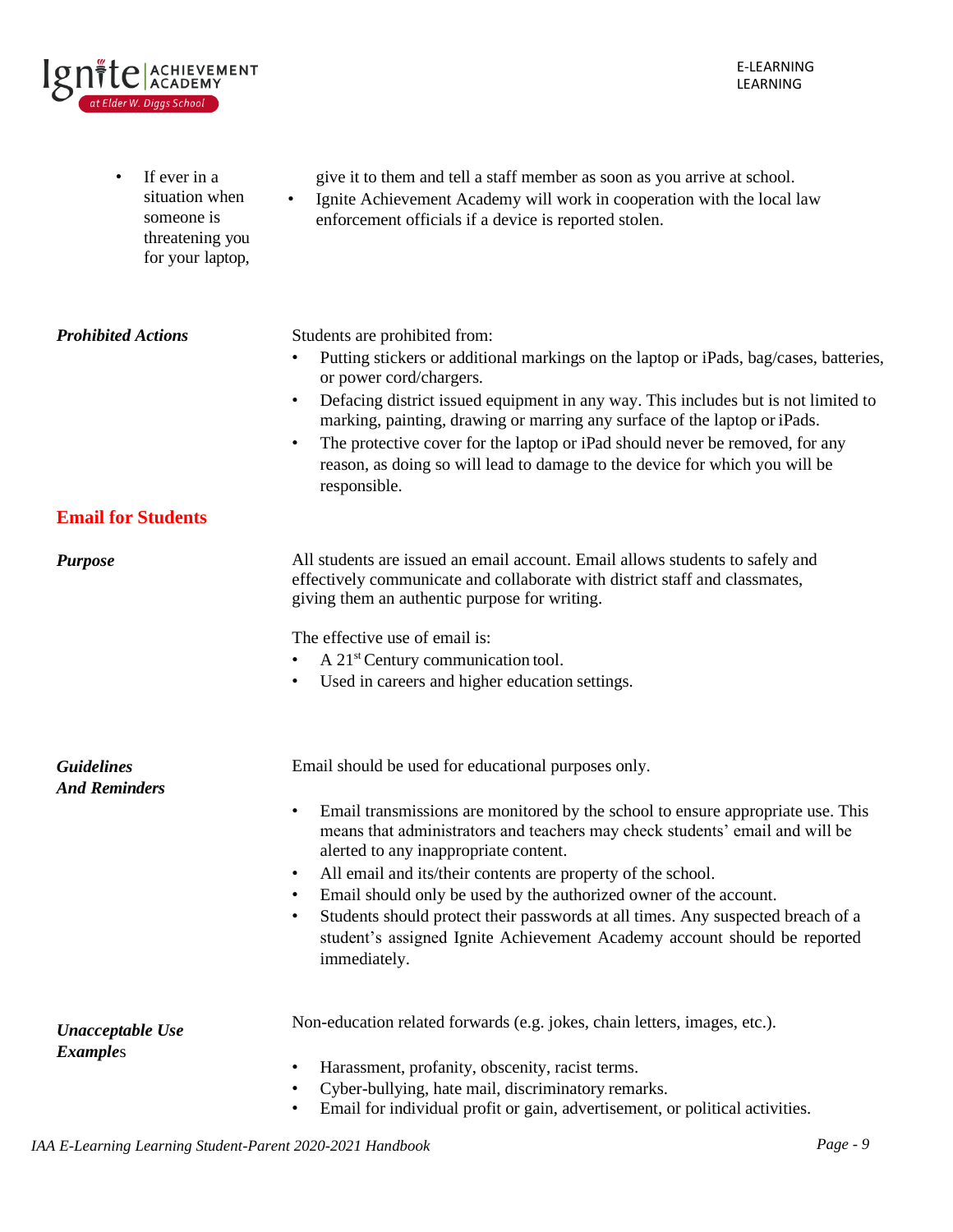

### <span id="page-9-0"></span>**Web Cams**

<span id="page-9-1"></span>

| <b>Purpose</b>                   | Each student laptop or iPad is equipped with a web cam. This equipment<br>offers students an extraordinary opportunity to experience a 21 <sup>st</sup> Century<br>tool and to develop 21 <sup>st</sup> Century communication skills. |  |
|----------------------------------|---------------------------------------------------------------------------------------------------------------------------------------------------------------------------------------------------------------------------------------|--|
| <b>Examples of</b><br><b>Use</b> | Web cams are to be used for educational purposes only, under the direction<br>of a teacher.                                                                                                                                           |  |
|                                  | Examples include:                                                                                                                                                                                                                     |  |
|                                  | Recording videos or taking pictures to include in a project                                                                                                                                                                           |  |
|                                  | Recording a student giving a speech and playing it back for rehearsal and<br>improvement.                                                                                                                                             |  |
|                                  | Utilizing webcams during zoom and live meetings with teachers and/or<br>$\bullet$<br>school                                                                                                                                           |  |
| <b>Movies</b>                    |                                                                                                                                                                                                                                       |  |
| <b>At School</b>                 | Watching movies on your laptop or iPad is not allowed during school hours without<br>permission from the teacher. Permission will be given only for media used to complete a<br>school assignment                                     |  |
| <b>At Home</b>                   | Streaming movies on your laptop or iPad is allowed at home with permission from<br>parents/guardians. Note: devices are filtered at home with limited access to<br>streaming services.                                                |  |
| <b>Gaming</b>                    |                                                                                                                                                                                                                                       |  |
| <b>At School</b>                 | School Online gaming is not allowed during school hours unless you have been given<br>permission by a teacher. All games must be in support of education.                                                                             |  |
| <b>At Home</b>                   | Online gaming is allowed at home if all of the following conditions are met:                                                                                                                                                          |  |
|                                  | You have permission from your parent/guardian.                                                                                                                                                                                        |  |
|                                  | The content of the game is school appropriate.                                                                                                                                                                                        |  |
|                                  | The game is in support of education.<br>٠                                                                                                                                                                                             |  |
|                                  | All schoolwork is complete.<br>$\bullet$                                                                                                                                                                                              |  |
|                                  | No download of any kind is needed.                                                                                                                                                                                                    |  |
|                                  | You are not allowed to load personal software onto your district owned<br>device.                                                                                                                                                     |  |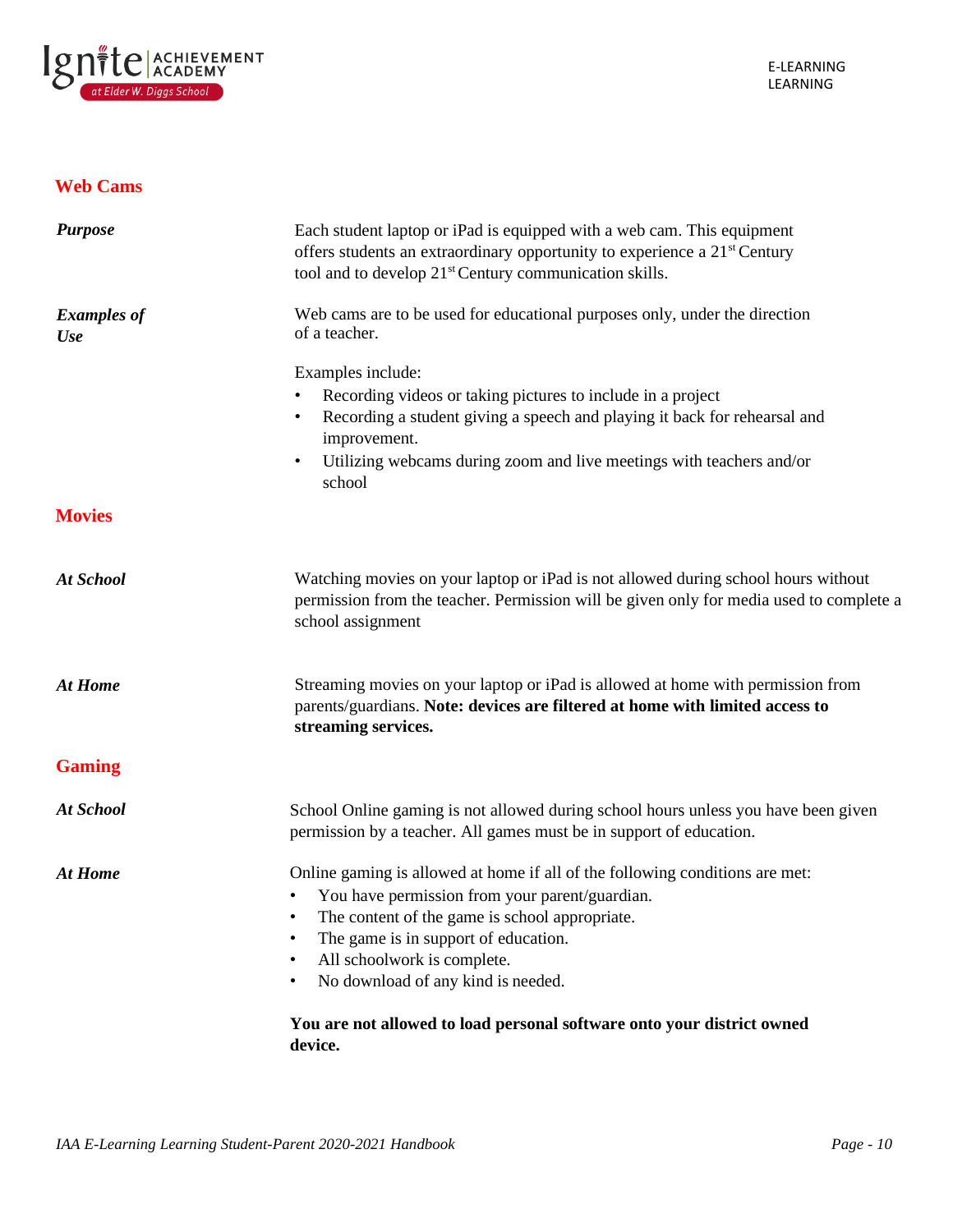

#### <span id="page-10-0"></span>**Desktop Backgrounds and Screensavers**

 Any images set as the desktop or Home Screen background must school appropriate. Inappropriate media may not be used as a desktop background. Presence of guns, weapons, pornographic materials, inappropriate language, alcohol, drugs, or gang related symbols will result in disciplinary action and/or loss of laptop or iPad privileges.

### <span id="page-10-1"></span>**Copyright and Plagiarism**

Students are expected to follow all copyright laws. Duplication and/or distribution of materials for educational purposes is permitted when such duplication and/or distribution would fall within the Fair Use Doctrine of the United States Copyright Law (*Title 17, USC*)

# <span id="page-10-2"></span>**Technology Discipline**

|                          | <b>School-Based</b> The discipline policies at each school encompass the one-to-one/digital environment. |
|--------------------------|----------------------------------------------------------------------------------------------------------|
| <i><b>Discipline</b></i> | Please reference the Ignite Achievement Academy Family Handbook.                                         |

*Progressive Discipline* Discipline is progressive. Low-level, first-time infractions will have lesser consequences than infractions that are repetitive or more serious in nature.

#### **Progressive Discipline Steps Example**

*The following are for illustration purposes only. The appropriate progressive discipline steps for the individual would apply.*

- Warning
- In-class consequence
- School-based consequences
- Parent contact
- Administration referral

### <span id="page-10-3"></span>**Examples of Unacceptable Use**

Unacceptable conduct includes, but is not limited to, the following:

- 1. Using the network for illegal activities, including copyright, license or contract violations
- 2. Unauthorized downloading or installation of any software including shareware and freeware
- 3. Using the network for financial or commercial gain, advertising, or political lobbying
- 4. Accessing or exploring online locations or materials that do not support the curriculum and/or are inappropriate for school assignments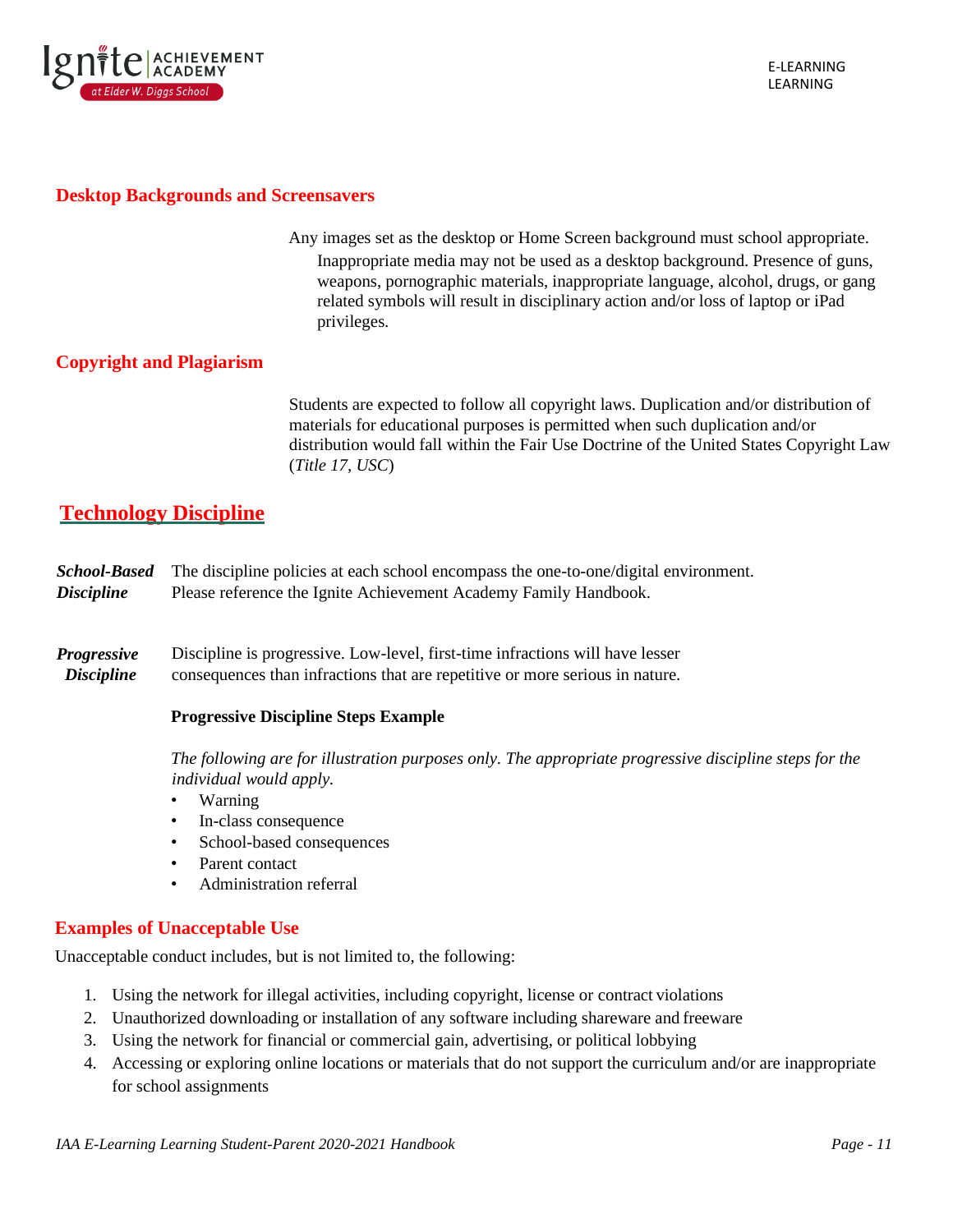

- 5. Vandalizing and/or tampering with equipment, programs, files, software, network performance or other components of the network; use or possession of hacking software is strictly prohibited
- 6. Gaining unauthorized access anywhere on the network
- 7. Revealing the home address or phone number of one's self or another person
- 8. Invading the privacy of other individuals
- 9. Using another user's account or password, or allowing another user to access your account or password
- 10. Coaching, helping, observing or joining any unauthorized activity on the network
- 11. Posting anonymous messages or unlawful information on the network
- 12. Participating in cyber-bullying or using objectionable language in public or private messages, e.g., racist, terroristic, abusive, sexually explicit, threatening, stalking, demeaning or slanderous
- 13. Falsifying permission, authorization or identification documents
- 14. Obtaining copies of, or modifying files, data or passwords belonging to other users on the network
- 15. Knowingly placing a computer virus on a computer or network
- 16. Attempting to access or accessing sites blocked by the district Internet filtering system
- 17. Downloading music, games, images, videos, or other media without the permission of a teacher
- 18. Sending or forwarding social or non-school related email
- 19. Attempts to defeat or bypass the district's Internet filter
- 20. Deleting browser history
- 21. Using electronic resources for individual profit or gain; for product advertisement; for political action or political activities; or for excessive personal use
- 22. Making use of the electronic resources in a manner that serves to disrupt the use of the network by others
- 23. Unauthorized downloading or installing software
- 24. Modification to school browser settings or any other techniques, designed to avoid being blocked from inappropriate content or to conceal Internet activity

# <span id="page-11-0"></span>**Device Security**

### *Laptop or iPad Security*

Security is in place on the Laptop or iPad to prevent certain activities. These include downloading or installing software on the laptop or iPads, removing software, changing system settings, etc.

### <span id="page-11-1"></span>*Internet Filtering*

Ignite Achievement Academy maintains an Internet filtering software package. This program automatically filters all student access to the Internet.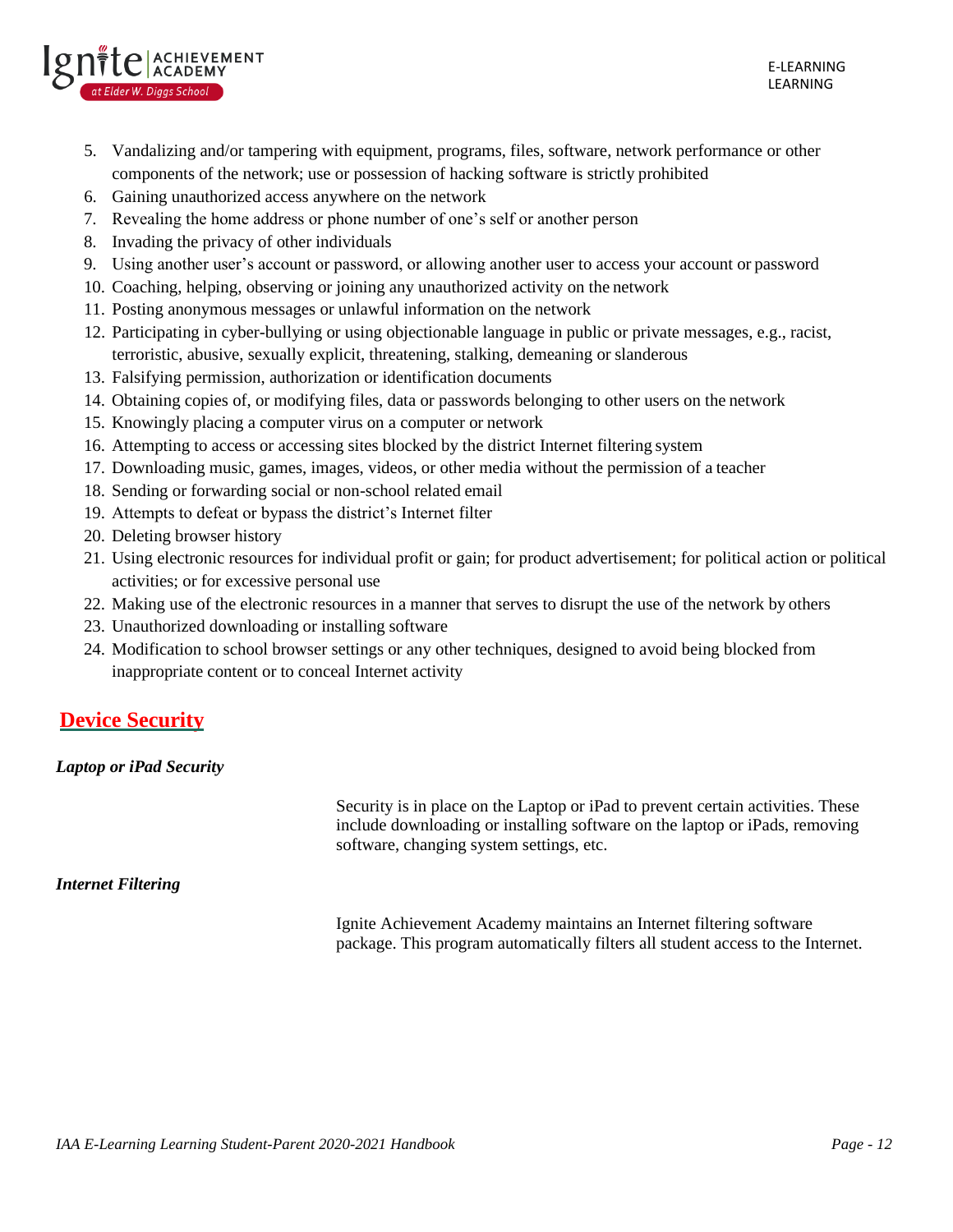

# **Damaged Equipment**

| <b>Accidental Damage vs Negligence</b> | Accidents do happen. There is a difference, however, between an accident and<br>negligence. The difference between an accident and negligence is a discipline<br>issue, not a difference in financial consequences. Damages caused due to a<br>student's failure to follow the guidelines set forth in this handbook will be<br>deemed negligent.                                                                                                              |
|----------------------------------------|----------------------------------------------------------------------------------------------------------------------------------------------------------------------------------------------------------------------------------------------------------------------------------------------------------------------------------------------------------------------------------------------------------------------------------------------------------------|
| <b>Lost/Stolen Equipment</b>           |                                                                                                                                                                                                                                                                                                                                                                                                                                                                |
| <b>Lost Equipment</b>                  |                                                                                                                                                                                                                                                                                                                                                                                                                                                                |
| <b>Reporting Process</b>               | If any equipment is lost, the student or parent must report it to the school<br>immediately. Students can let a teacher or administrator know, and the staff<br>member will assist him/her. If it is reported that a student has not brought the<br>device to school for an extended period of time, the school will consider the<br>device to be lost and could charge the student's account for full replacement of<br>the device and its related equipment. |
| <b>Financial Responsibility</b>        | The circumstances of each situation involving lost equipment will be<br>investigated. Students/parents will be held financially responsible for any lost<br>equipment. After investigation, if a laptop or iPad is deemed lost, the school<br>will make a determination regarding a replacement device.                                                                                                                                                        |
| <b>Stolen Equipment</b>                |                                                                                                                                                                                                                                                                                                                                                                                                                                                                |
| <b>Reporting Process</b>               | If equipment is stolen, the school must be notified, and a police report must be<br>filed immediately. A copy of the police report must be provided to the school by<br>the student or parent in a timely manner.                                                                                                                                                                                                                                              |
| <b>Financial Responsibility</b>        | Students/parents will be held financially responsible and will be billed for full<br>replacement costs for stolen equipment. Remember, it is the parent's/student's<br>responsibility to report the theft to the proper police and school authorities<br>immediately upon incident. After investigation, if a laptop or iPad is deemed<br>stolen, the school will make a determination regarding a replacement device.                                         |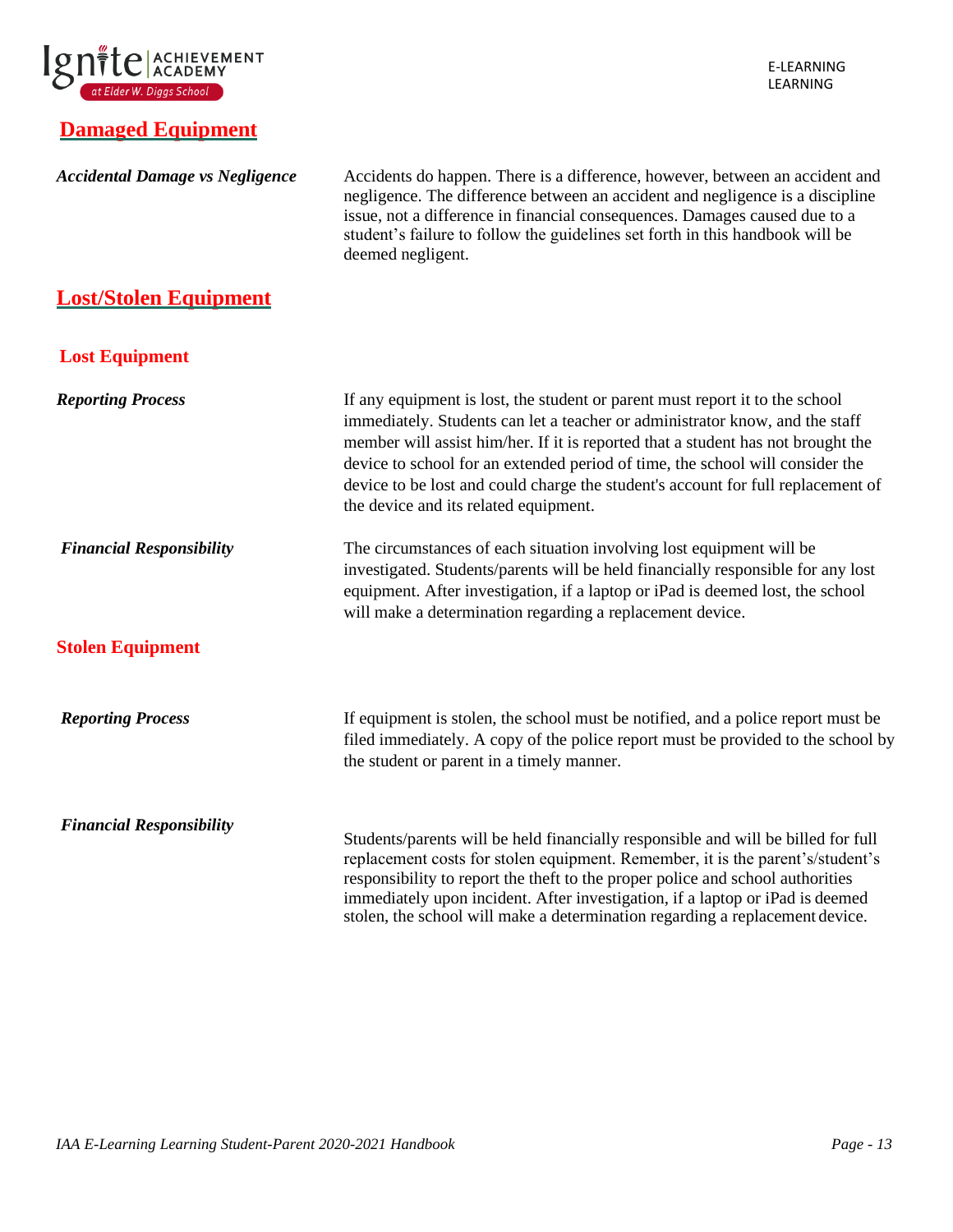

# **Replacement and Repair Costs**

**Reporting Process** If equipment is stolen, the school must be notified, and a police report must be filed immediately. A copy of the police report must be provided to the school by the student or parent in a timely manner. The School reserves the right to deny coverage in the event of abuse of the theft/burglary/robbery coverage. Students will be issued financial obligations forms if any of the following occurs:

### **Terms and Conditions of the Computing Device Agreement:**

Student access to computers is one way that Ignite Achievement Academy enhances the learning opportunities for our students. Use of the devices is a privilege. Students who use a computing device at school are expected to follow Ignite Achievement Academy's policies, procedures and practices. These are available in hardcopy and on the school web site. It is imperative that the device the student is issued be maintained and handled in a responsible way.

| <b>Manufacturer</b>                                                                        | <b>Description</b> | Cost (with labor) |
|--------------------------------------------------------------------------------------------|--------------------|-------------------|
| Chrome book                                                                                | Power cord         | 49.98             |
| Chrome book                                                                                | <b>Battery</b>     | 66.65             |
|                                                                                            | Screen             | 251.66            |
|                                                                                            | Camera             | 63.16             |
|                                                                                            | Hinge              | 79.98             |
|                                                                                            | Keyboard/touch pad | 133.30            |
|                                                                                            | Laptop Bag         | 45.00             |
|                                                                                            | Headphones         | 19.99             |
|                                                                                            | Hotspot            | 250.00            |
| * All prices include actual parts and labor                                                |                    |                   |
| * Prices are subject to change depending on availability and industry pricing adjustments. |                    |                   |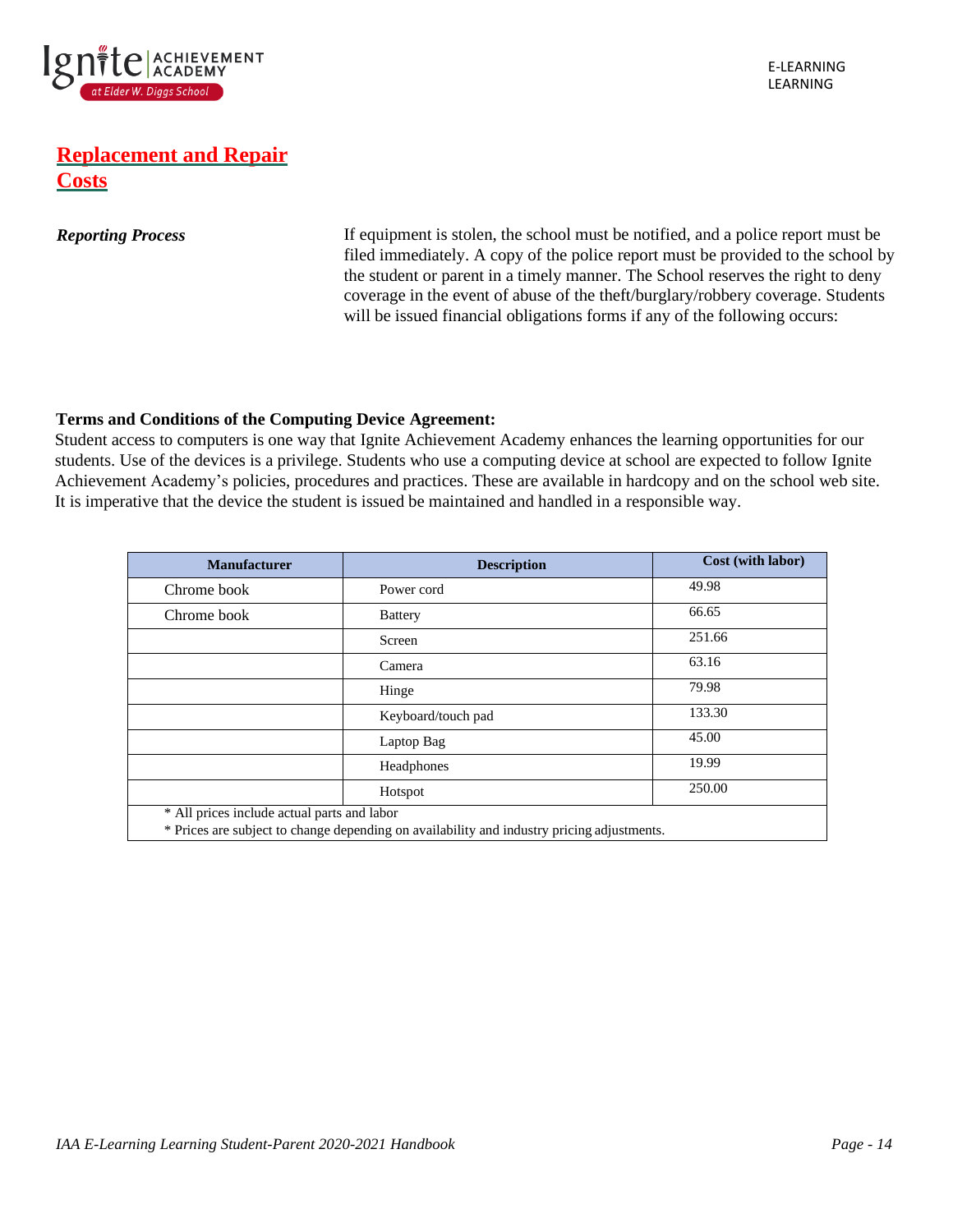

### <span id="page-14-0"></span>**APPENDICES**

## **A. E-LEARNING DAYS and EXPECTATIONS**

E-learning allows Ignite Achievement to extend learning into the home and keep everyone safe during emergency closures. Considering the Covid-19 pandemic Ignite Achievement Academy is ensuring that all scholars and staff are prepared for extended school closures.

Schoology is a Learning Management System (e-Learning) that integrates many facets of education into one platform. Schoology allows the capabilities beyond grading and attendance for our learning community. Ignite Achievement Academy educators can create an engaging and stimulating atmosphere via virtual learning now with the Schoology.

At the core of Schoology, all educators in our school can create their own virtual platform for students to receive the following: instruction, guides and resources, assignments and assessments, and other forms of direct delivery instruction. With the guidance from the IAA Technology Department, our teachers that have been trained to use current tools such as Microsoft Office 365 to create content, can now use that information to upload and/or embed our core curriculum and associated tools into Schoology

Educators have the capability not just to create resources but to share their content across several levels of education. In other words, any educators at any level in our school can collaborate with any teacher to provide a complete classroom experience online. We strive to provide excellence by focusing of skills that will prepare or student for College and Career Preparedness.

#### **What can I do to make sure my student is successful with their E-Learning Day(s)?**

Our number one goal with E-Learning Learning is to make sure your child continues to learn and is safe. With a new process, there will be many things your student can share about their learning and demonstrate success, but there will also be some areas of improvement for the whole system. When students return to school, there will be an opportunity for the home and students to share, strengths and needs improvement, about the E- Learning Day(s).

#### **How will my students get the E-Learning Learning assignments that they need to complete at home?**

Teachers will have lessons for your student loaded in Schoology, our learning management system for students. Prior to the start of school (or leaving the school building, students will receive the necessary resources to complete their work at home. Students who are English Language Learners/Special education will receive additional materials and supports.

Students, grades K-6, will be able to use Google Docs to create and edit documents.

#### **How many lessons will my student need to complete?**

Students will be required to complete the lessons that are assigned from the teacher for the day. All assignments will be stored in Schoology.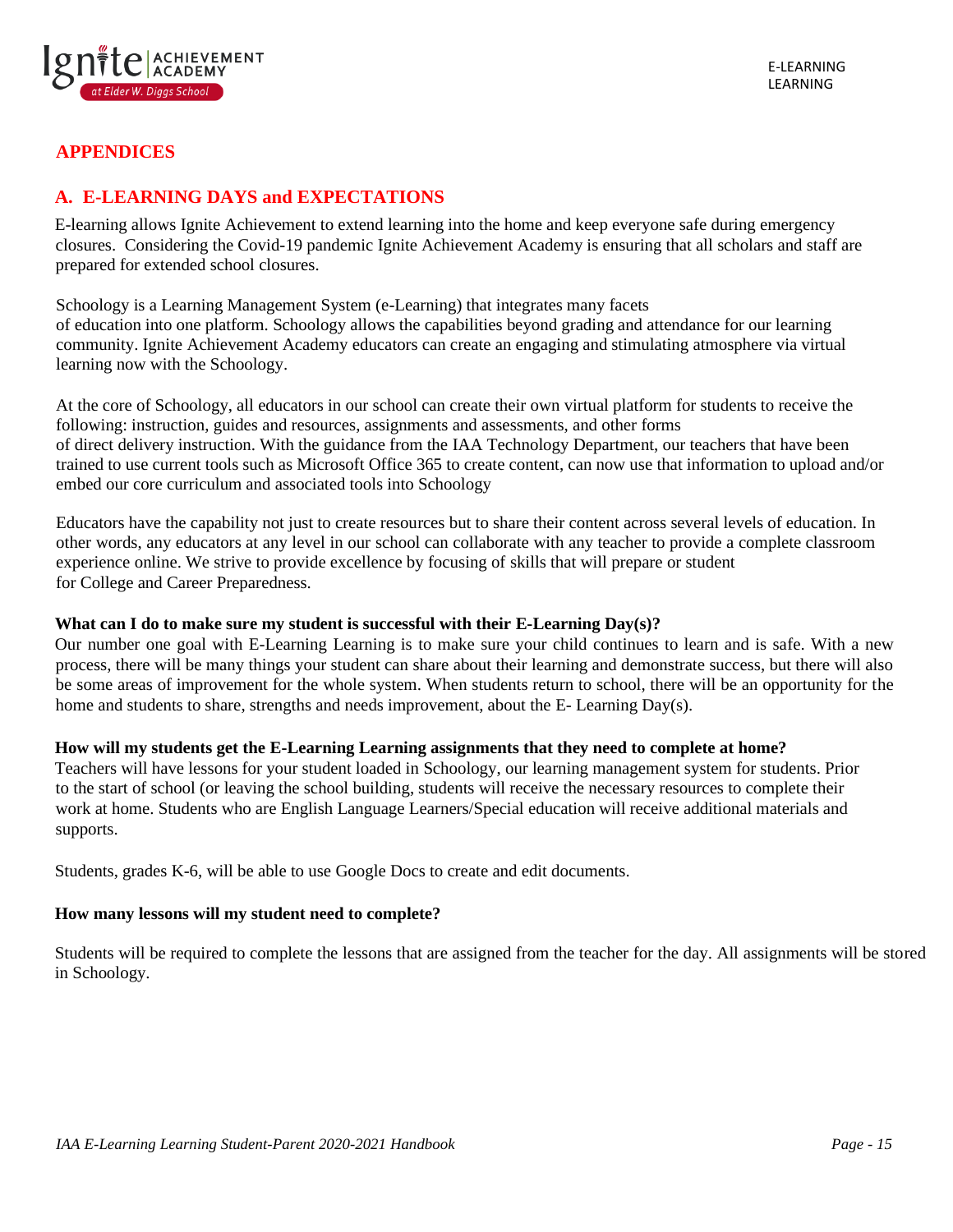

Kindergarten-5<sup>nd</sup> Grade: Students in grades K-5 will receive take-home devices. The day will be broken up and scholars will be required per the Indiana Department of Education to take part in at least 5 instructional hours a day. School work will be a combination of synchronous (live with class) learning opportunities and asynchronous learning opportunities (working on their own) Lessons will include the following content areas: ELA, Math, Science, Social Studies. It will also include electives, SEL curriculum, and there will be days and times for community meetings, morning circles, etc. Students are required to attend all sessions.

\* Students who are English Language Learners/Special Education will receive a packet with additional resources and supports.

Grade 6: Students in grades 6 will receive take-home devices. The day will be broken up and scholars will be required per the Indiana Department of Education to take part in at least 6 instructional hours a day. School work will be a combination of synchronous (live with class) learning opportunities and asynchronous learning opportunities (working on their own) Lessons will include the following content areas: ELA, Math, Science, Social Studies. It will also include electives, SEL curriculum, and there will be days and times for community meetings, morning circles, etc. Students are required to attend all sessions.

\* Students who are English Language Learners/Special Education will receive a packet with additional resources and supports.

The schedule will be as follows:

.

| <b>Time</b>        | <b>Scholar (Mon, Tues, Thurs, Fri)</b>                               | <b>Scholar (Wed)</b>                                                  |
|--------------------|----------------------------------------------------------------------|-----------------------------------------------------------------------|
| $8:00 - 8:30$      | Mediation/Morning Meeting                                            |                                                                       |
| $8:30 - 9:00$      | Live Session: Teacher-Directed Reading Instruction                   | 10 min Academic Conferencing with Homeroom<br>Teacher                 |
| $9:00 -$<br>10:00  | Kindergarten & 1st grade Elective                                    | $(1 \text{ on } 1 \text{ tutoff with Instructional Assistants } \& )$ |
|                    | Independent Work Time (2-4)                                          | SPED assistants)                                                      |
| $10:00 -$<br>10:45 | Pre Recorded Video Word Study & Writers<br>Workshop                  |                                                                       |
| $10:45 -$<br>11:00 | Pre Recorded Read Aloud                                              |                                                                       |
| $11:00 -$<br>12:00 | Live Session: Small Group Reading Instruction<br>w/Breakout Sessions |                                                                       |
| $12:00 -$<br>12:45 | Lunch/Mid-day meditation                                             |                                                                       |

# **E-Learning Schedule: Grades K-4**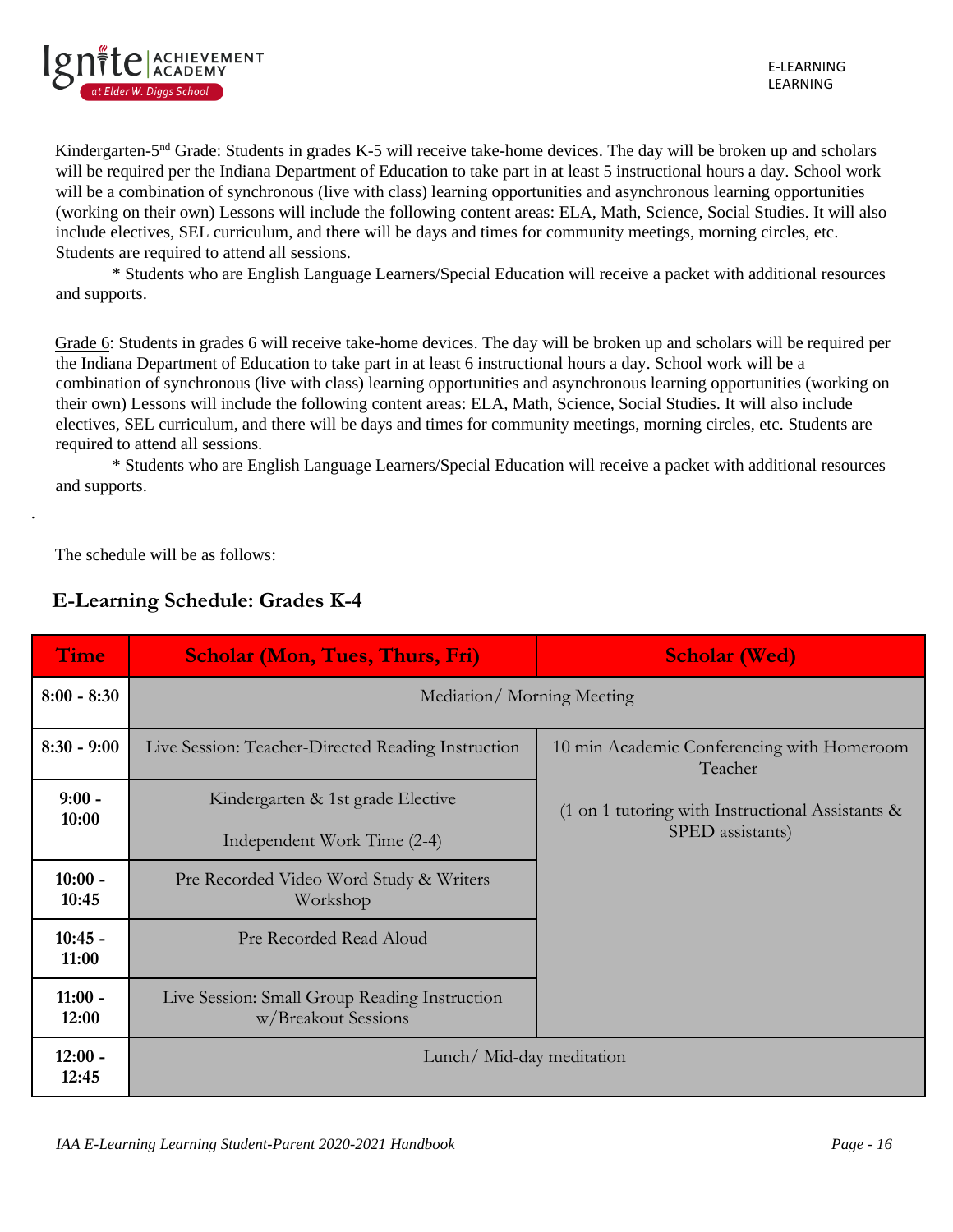

E-LEARNING LEARNING

| $12:45 -$<br>1:00 | Math Fact Fluency                                 | Staff PD                                               |
|-------------------|---------------------------------------------------|--------------------------------------------------------|
| $1:00 - 1:45$     | 2nd and 3rd grade Elective                        | Scholars Work On Moby Max & Receive 1 on 1<br>tutoring |
|                   | Independent Work Time (K,1,4)                     |                                                        |
| $1:45 - 2:15$     | Live Session: Teacher Directed Math Instruction   |                                                        |
| $2:15 - 3:00$     | 4th grade Elective                                |                                                        |
|                   | Independent Work Time (K-3)                       |                                                        |
| $3:00 - 4:00$     | Small Group Math Instruction w/ Break Out Session | Weekly SEL Lesson                                      |

# **E-Learning Schedule: Grades 5&6**

| <b>Time</b>        | <b>Scholar (Mon, Tues, Thurs, Fri)</b>              | <b>Scholar (Wed)</b>                                                 |  |
|--------------------|-----------------------------------------------------|----------------------------------------------------------------------|--|
| $8:00 - 8:30$      | Meditation/Morning Meeting                          |                                                                      |  |
| $8:30 - 9:00$      | Live Session: Block 1                               | 10 min Academic Conferencing with Homeroom<br>Teacher                |  |
| $9:00 - 9:30$      | Watch Pre Recorded Videos/ Independent<br>Work Time | (1 on 1 tutoring with Instructional Assistants & SPED<br>assistants) |  |
| $10:00 -$<br>10:30 | Live Session: Block 2                               |                                                                      |  |
| $10:30 -$<br>11:10 | Electives                                           |                                                                      |  |
| $11:10 -$<br>12:00 | 1 on 1/ Small Group Tutoring Sessions               |                                                                      |  |
| $12:00 -$<br>12:45 | Lunch/Midday Meditation                             |                                                                      |  |
| $12:45 - 1:00$     | Math Fact Fluency                                   |                                                                      |  |
| $1:00 - 1:45$      | Watch Pre Recorded Videos/Independent Work<br>Time  | Staff PD                                                             |  |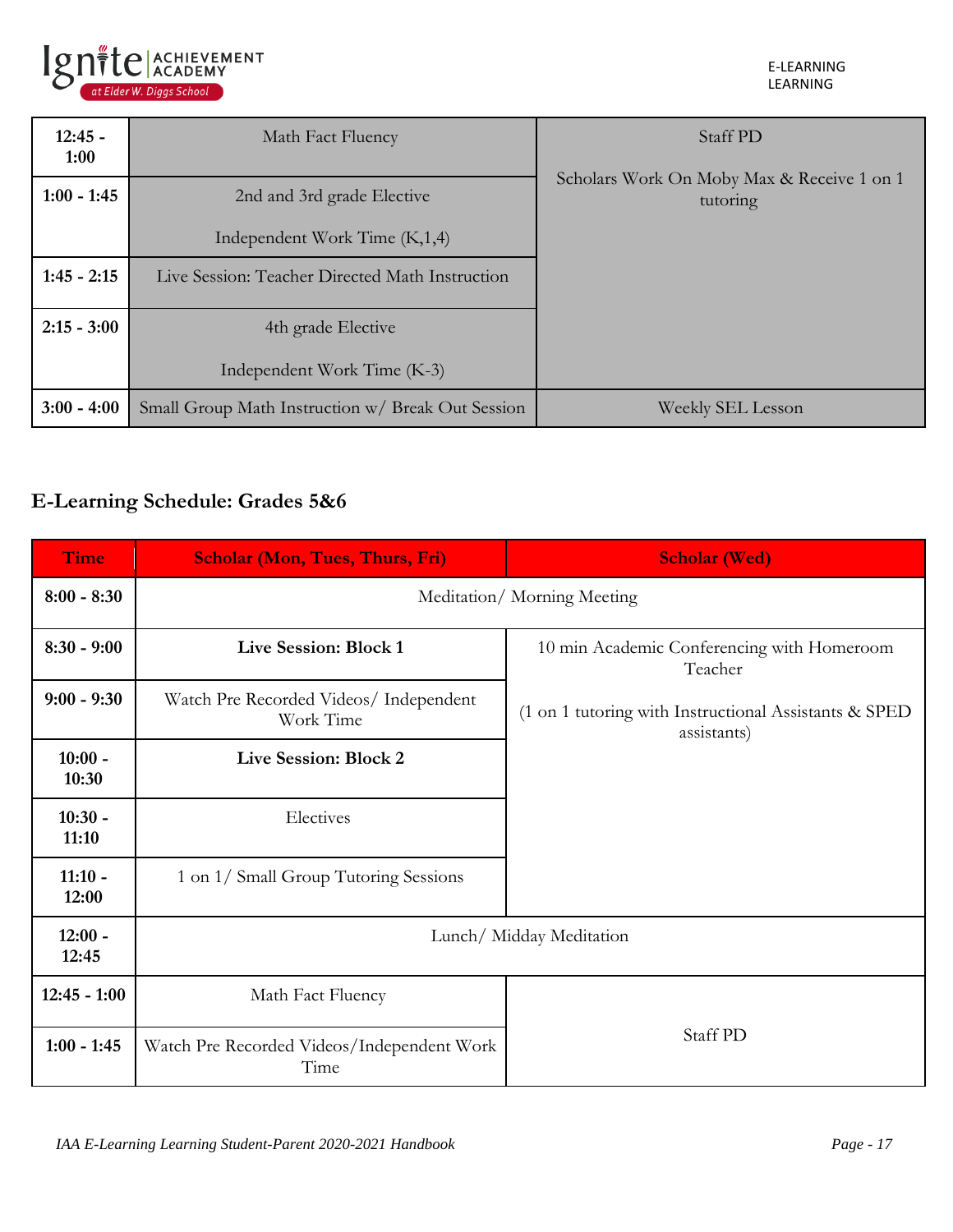

| $1:45 - 2:15$ | Live Session: Block 3                              | Scholars Work On Moby Max & Receive 1 on 1<br>tutoring |
|---------------|----------------------------------------------------|--------------------------------------------------------|
| $2:00 - 2:30$ | Watch Pre Recorded Videos/Independent Work<br>Time |                                                        |
| $2:30 - 3:30$ | 1 on 1/Small Group Tutoring Sessions               |                                                        |
| $3:30 - 4:00$ | EOD Restorative Circle w/ Homeroom                 | Weekly SEL Lesson                                      |

#### **How can we work with the teacher?**

Students will participate in live (synchronous) learning opportunities with their teachers and peers throughout the day. Teachers will be available throughout the day via virtual office hours

During these hours, our teachers will be accessible through a line of communication and be available for feedback, discussion and for grading of student work via Schoology

### **What is my student's responsibility? How long do the students have to complete the lesson(s) assigned on E-Learning Learning Days?**

Students are expected to complete the lesson(s) assigned by their teachers daily. E-Learning Learning days are about extending learning outside of the school building and not stopping instruction. Teachers will enter grades into Schoology after 5 days of instruction. Students will have FIVE school days to complete any make up work after the work is assigned.

Attendance: Students must participate daily to be counted present for the day. **Students who fail to participate will be counted as absent for the day and subject to the same attendance policies outlined in the Ignite Achievement Academy Family Handbook**. If the parent(guarding) has an extenuating circumstance that prevents the student from participating or if the student is ill, the school must be notified right away.

#### **Who do I contact for support?**

Contact your student's teacher for any questions or concerns regarding lesson content. All technical questions should be sent to our IT service department. Parents/Students may call the support helpdesk from 8am-8pm Monday-Friday. The number to call is 317-602-1911. Emails to helpdesk can also be sent at any time to helpdesk@igniteindy.org

### **B. Digital Code of Conduct**

Proper behavior, as it relates to the use of technology, is no different than proper behavior in all other aspects of district activities. All users are expected to use the district technology resources in a legal, responsible, ethical, and polite manner. The digital citizenship guidelines are intended to clarify those expectations as they apply to computer and network usage and are consistent with the Elizabeth Public School Board policy on use of technology resources in instruction. A student who knowingly violates any portion of the digital citizenship expectations will be subject to suspension of access and/or revocation of privileges on the district's system and will be subject to disciplinary action in accordance with the school district disciplinary handbook.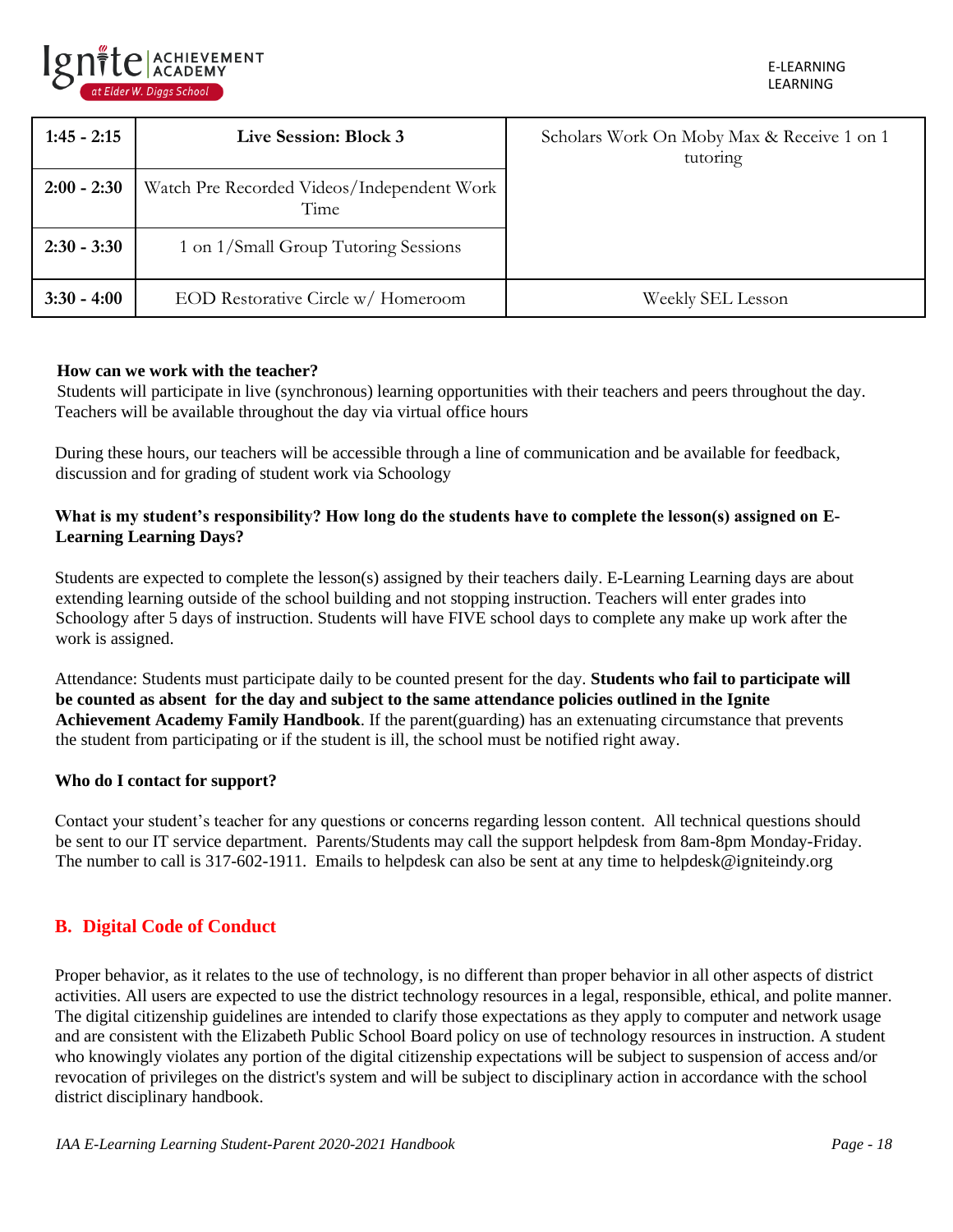

E-LEARNING LEARNING

Students will practice responsible use of digital information regarding intellectual property, including complying with software licenses, copyright laws, and all other state and federal laws governing intellectual property. Students will practice safe and appropriate online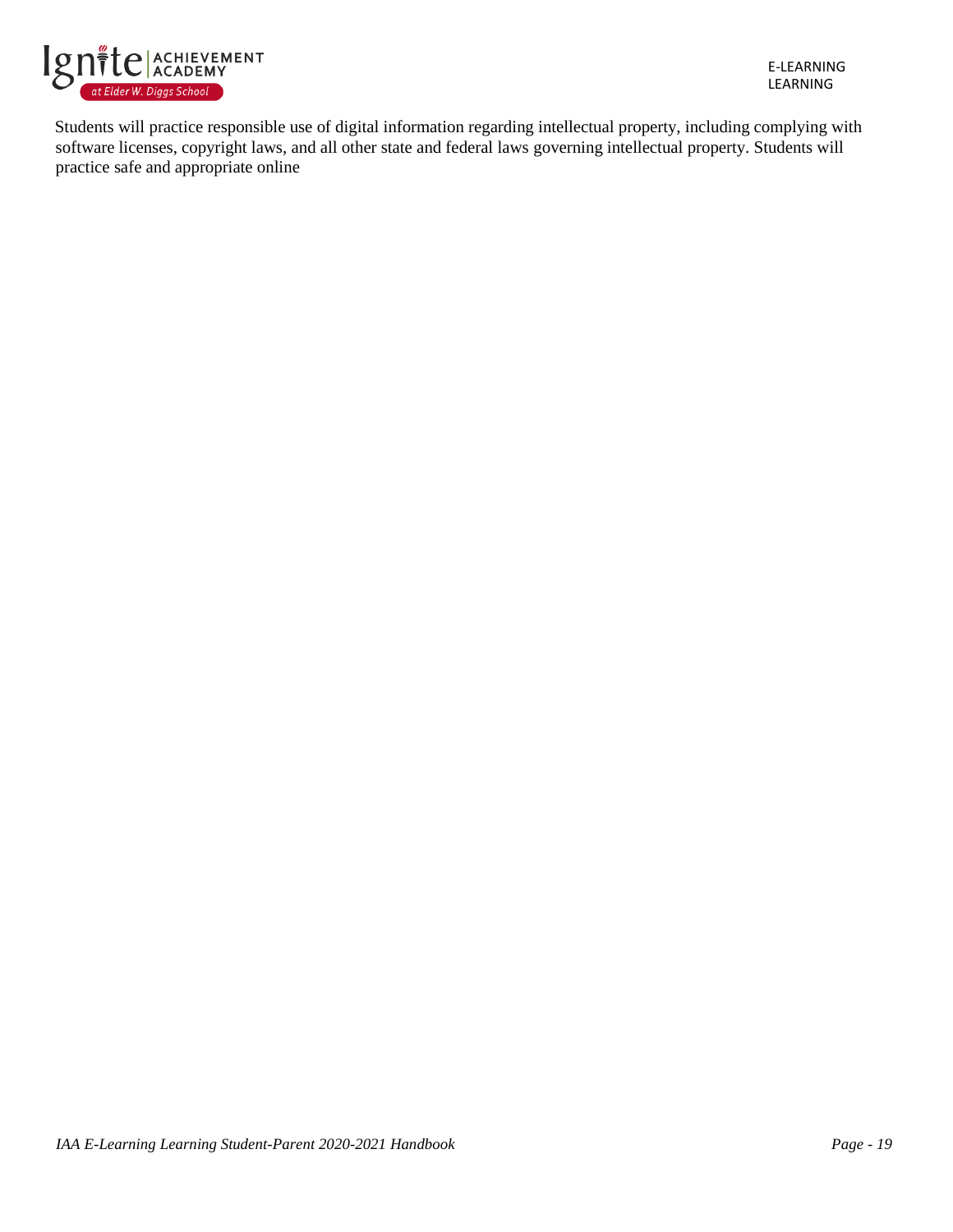

behavior including using professional etiquette while communicating online. Improper use of district technology resources is prohibited including, but not limited to:

- using racist, profane, pornographic, sexually oriented, or obscene language or materials
- attempting to send or sending anonymous messages of any kind
- using the network to access inappropriate and/or harmful materials
- bypassing the district's security measures to access sites that are filtered on the district network
- encrypting communications so as to avoid security review or monitoring by the system administrator
- using the network to provide addresses or other personal information that others may use inappropriately
- purposely engaging in activity that may harass, threaten, defame, slander, libel, malign, or abuse another (individual or group)
- forgery or attempted forgery of electronic messages; attempts to read, delete, copy, or modify the electronic mail of other system users or deliberate interference with the ability of other system users to send/receive electronic mail
- using the network for illegal purposes, in support of illegal activities, or for any other activity prohibited by district policy or guidelines

Students will use the technology resources in a positive and responsible manner that promotes creativity, innovation, collaboration, communication, critical thinking, and problem solving. Improper use of the district's technology resources is prohibited including, but not limited to:

- using the network for political activity, financial gain, or commercial activity
- attempting to harm or harming equipment, materials, or data
- changing any computer configurations and/or settings
- installing software, including freeware and file sharing services, without permission from permission from the director of technology or his/her designee
- streaming media, such as radio, games, video, etc., for non-educational purposes
- proxy sites bypassing or attempting to bypass the filtering device by using sites such as, but not limited to, proxy sites on the district's electronic communications system
- running security programs or utilities that reveal or exploit weaknesses in the security of a system such as password cracking programs, packet sniffers, or port scanners or any other non-approved programs on district technology resources
- otherwise engaging in acts against the aims and purposes of the district as specified in its governing documents or in rules, regulations, and procedures adopted from time to time

Students will understand the negative impact of inappropriate technology use including online bullying and harassment, hacking, intentional virus setting, invasion of privacy, and piracy of materials such as software, music, video, and other media.

Students will log in to the school network using their own login credentials. Account information and passwords, or similar information used for identification and authorization purposes, must be kept private. Passwords should not be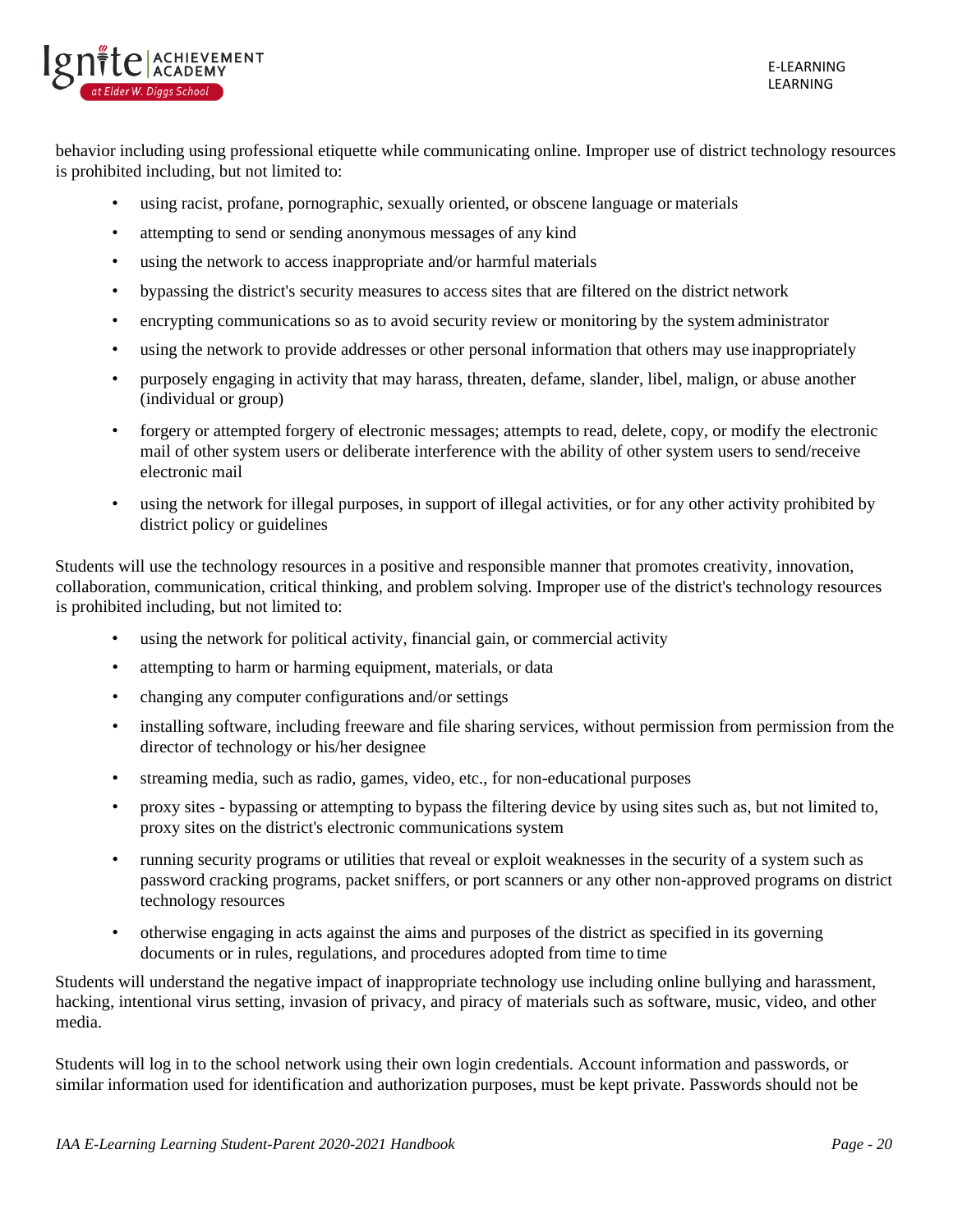

written down and left in a location other may find it. The individual in whose name a system account is issued will be responsible at all times for its proper use.

Students will use technology resources cautiously to prevent damage.

Students are asked to conserve the school's technology resources (such as network bandwidth and storage) by limiting usage to educational purposes. System users must not degrade the performance of school technology resources (i.e., streaming video, streaming audio, and Internet radio), deprive an authorized district user access to a district resource, obtain extra resources beyond those allocated, or circumvent district computer security measures.

Creative credit and copyright - students have the right to protect their own creative works. Additionally, students must exercise academic integrity in a fair and legal manner when using other people's creative works. Failure to appropriately cite ideas or work other than your own will result in adverse academic and behavioral action. Academic integrity protects against the following:

- Cheating is fabricating written assignments; giving or receiving aid to another student without the consent of the instructor on tests, quizzes, assignments, or exams; or accessing unauthorized teacher's editions or answer keys. Cheating also includes the use of technology such as computers, phones, cameras, or any other device that provides access to unauthorized information related to graded course material, tests, quizzes, assignments, or examinations.
- Double assignments are also a form of cheating. This is defined as an assignment that is used to fulfill the requirements of more than one course without prior approval from all involved instructors.
- Colluding is allowing one's work to be copied or submitted by another student. This applies to individual as well as group work where the students are given individual grades. It also applies to work that is transferred electronically and then submitted by another student. Joint student projects where information is combined for a final product submission are acceptable.
- Plagiarizing is the act of presenting the ideas or works of another person as one's own. This includes presenting information, ideas, phrasing, words, artwork, music, figures, diagrams, graphs, song lyrics, films, maps, illustrations, data, computer programs, emails, CDs, and electronic files from the Internet. All of these must be acknowledged with the proper documentation. The instructor or the school links should be consulted for proper citation practices. All assignments submitted to instructors should contain the proper citation. Plagiarism occurs when a student does one of the following: fails to cite borrowed, quoted, or paraphrased material, even by accident; deliberately intends to deceive through lack of citation; or uses strings of words from a cited source without indicating these words are not his/her own (attempted paraphrase without quotations, even if there is a correct citation).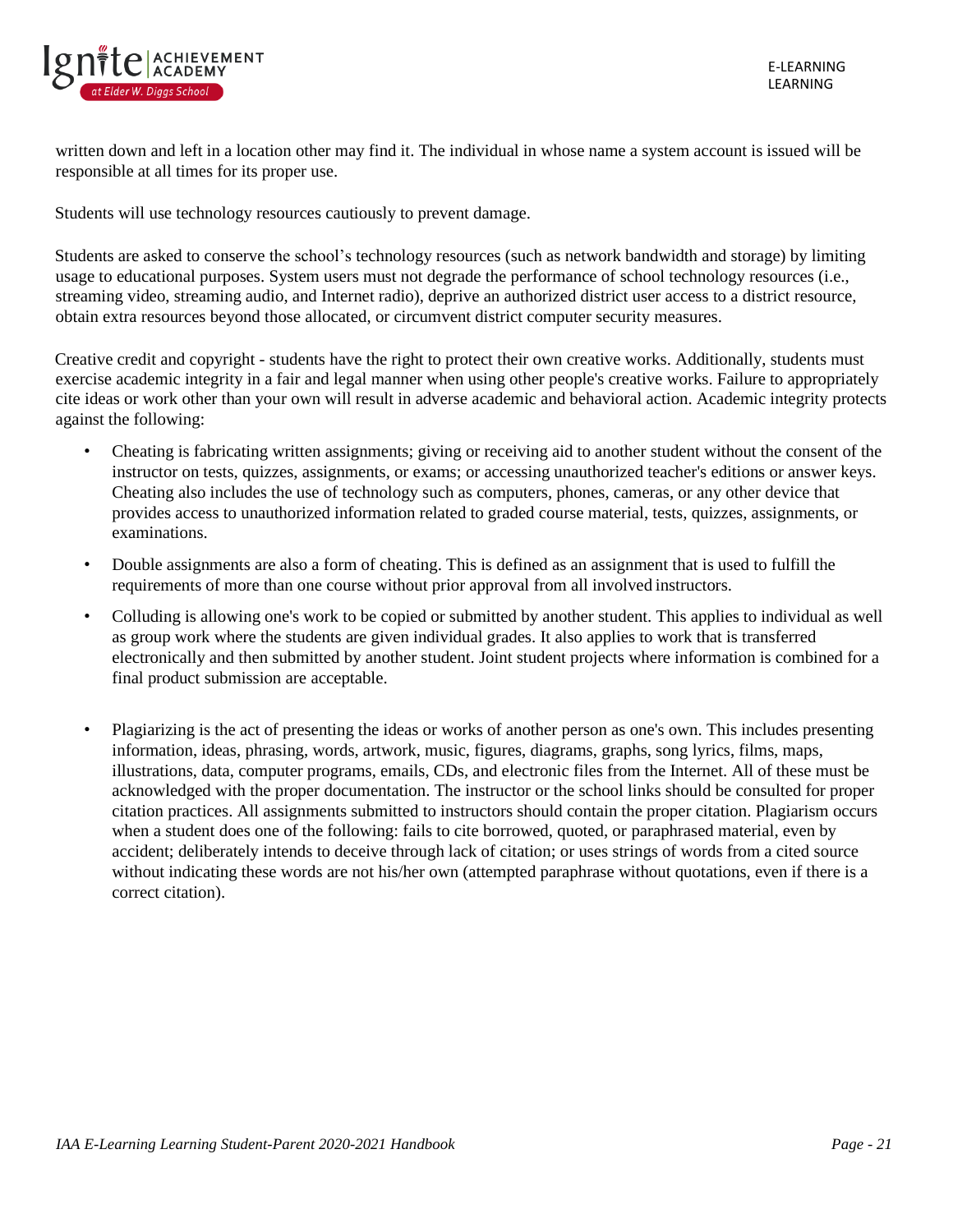

### **C. Acceptable Use for Technology –Electronic Mobile Device Contract**

Students must sign the Acceptable Use for Technology –Electronic Mobile Device Contract every year.

| School Name:         | Serial #     |
|----------------------|--------------|
| <b>Student Name:</b> | Grade Level: |
| Student ID:          | Make/Model:  |
|                      | Asset Tag #: |

I understand, and pledge, that:

- I will take good care of my Electronic Mobile Device.
- I will always secure or have in my possession my Electronic Mobile Device.
- I will recognize that the Electronic Mobile Device is for my use only.
- I will know where my Electronic Mobile Device is at all times.
- I will charge my Electronic Mobile Device's battery daily.
- I will keep food and beverages away from my Electronic Mobile Device since they may cause damage to the device.
- I will not disassemble any part of my Electronic Mobile Device or attempt any repairs or modifications.
- I will protect my Electronic Mobile Device by only carrying it while in the case provided.
- I will use my Electronic Mobile Device in ways that are appropriate, meet Ignite Achievement Academy's expectations and are educational.
- I will not place decorations (such as stickers, markers, etc.) on the Electronic Mobile Device.
- I will not deface the serial number.
- I will turn my computer off and back on once a day
- I understand that my Electronic Mobile Device is subject to inspection at any time without notice and remains the property of the Ignite Achievement Academy.
- I will follow the policies outlined in this regulation while at school, as well as outside the School day.
- I agree to immediately notify School Administration and IT department upon occurrence of any loss to, damage to, or malfunctioning of any part of the mobile device for any reason.
- If it becomes a necessity due to loss or theft, I understand that a tracking system may be enabled to identify the location of the mobile device. This program will only be utilized to find devices that have been reported lost/stolen.
- I agree to return the mobile device on the date specified below in the same condition in which it was issued. Failure to return the Electronic Mobile Device will result in a theft report being filed with the Indianapolis Public School Police department.

Students are expected to return the computer in the same condition in which it was issued. While normal wear and tear will be taken into consideration, students who have mistreated the equipment will be subject to fines. Students/Parents will be issued financial obligations forms if any of the following occurs:

| <b>Manufacturer</b> | <b>Description</b> | Cost (with labor) |
|---------------------|--------------------|-------------------|
| Chrome book         | Power cord         | 49.98             |
| Chrome book         | <b>Battery</b>     | 66.65             |
|                     | Screen             | 251.66            |
|                     | Camera             | 63.16             |
|                     | Hinge              | 79.98             |
|                     | Keyboard/touch pad | 133.30            |
|                     | Laptop Bag         | 45.00             |